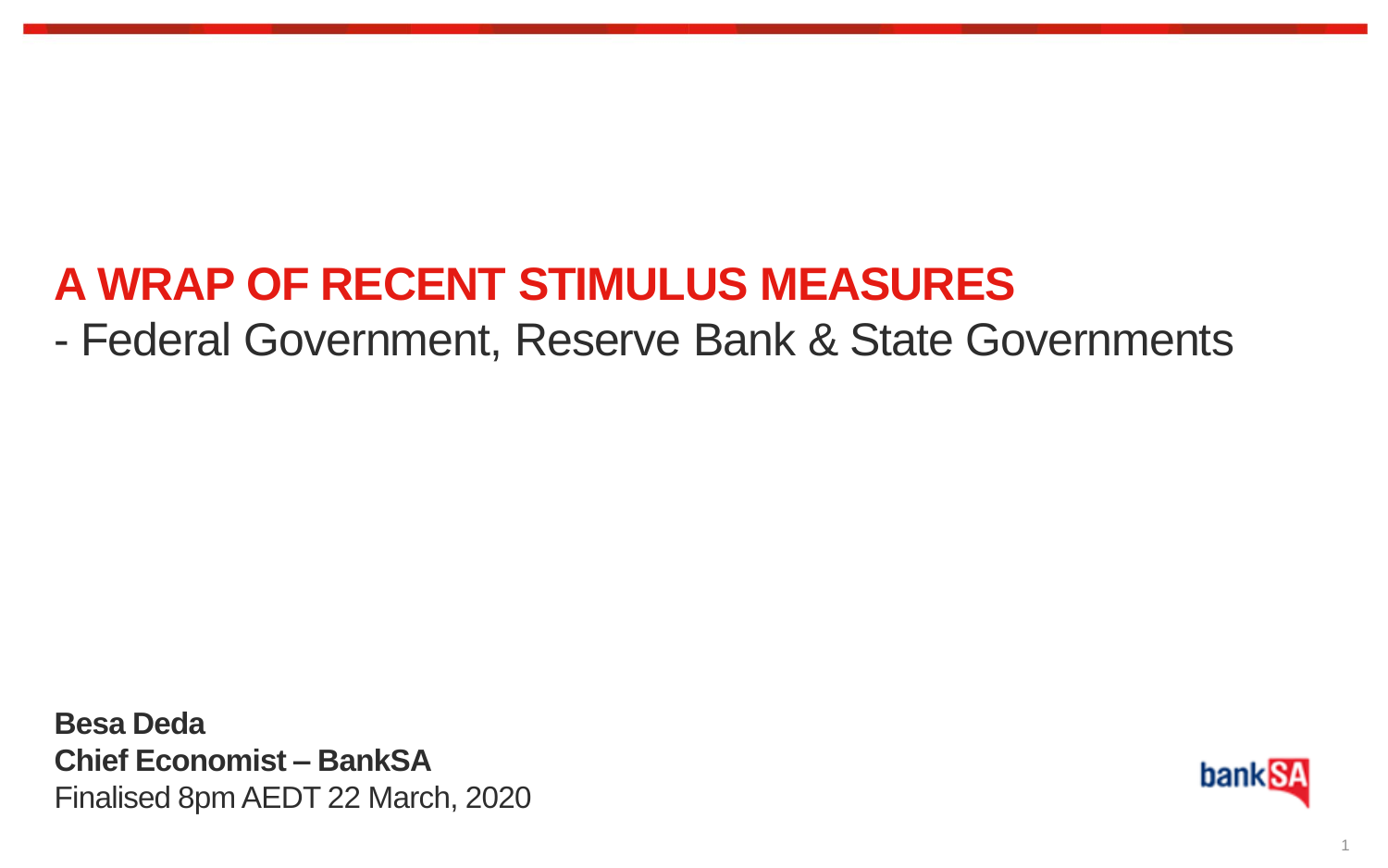# INTRODUCTION

- Financial markets and economies are facing an unprecedented external shock from the coronavirus.
- These are challenging and extraordinary times.
- The Reserve Bank, the Federal government, State governments and the banks have deployed stimulus measures to help soften the impact of the virus on households, businesses and the wider economy.
- Ultimately, the priority is businesses and trying to create a bridge from now until the economy recovers from the impact of the virus, which will come when the daily number of new infections around the world and in Australia subsides.
- The RBA is expecting a recovery once the virus passes. The stimulus measures will help boost the momentum in the recovery once it arrives, and help create a bridge from now until the start of the recovery.
- It is also about helping otherwise viable businesses survive, so as to limit the rise in the unemployment rate.
- This pack **summarises the key measures announced so far**, including the latest stimulus package from the Federal government.

| 1. Federal government - $1st$ and $2nd$ stimulus packages | pages 3-12  |
|-----------------------------------------------------------|-------------|
| 2. Reserve Bank                                           | pages 13-18 |
| 3. State governments                                      | pages 19-29 |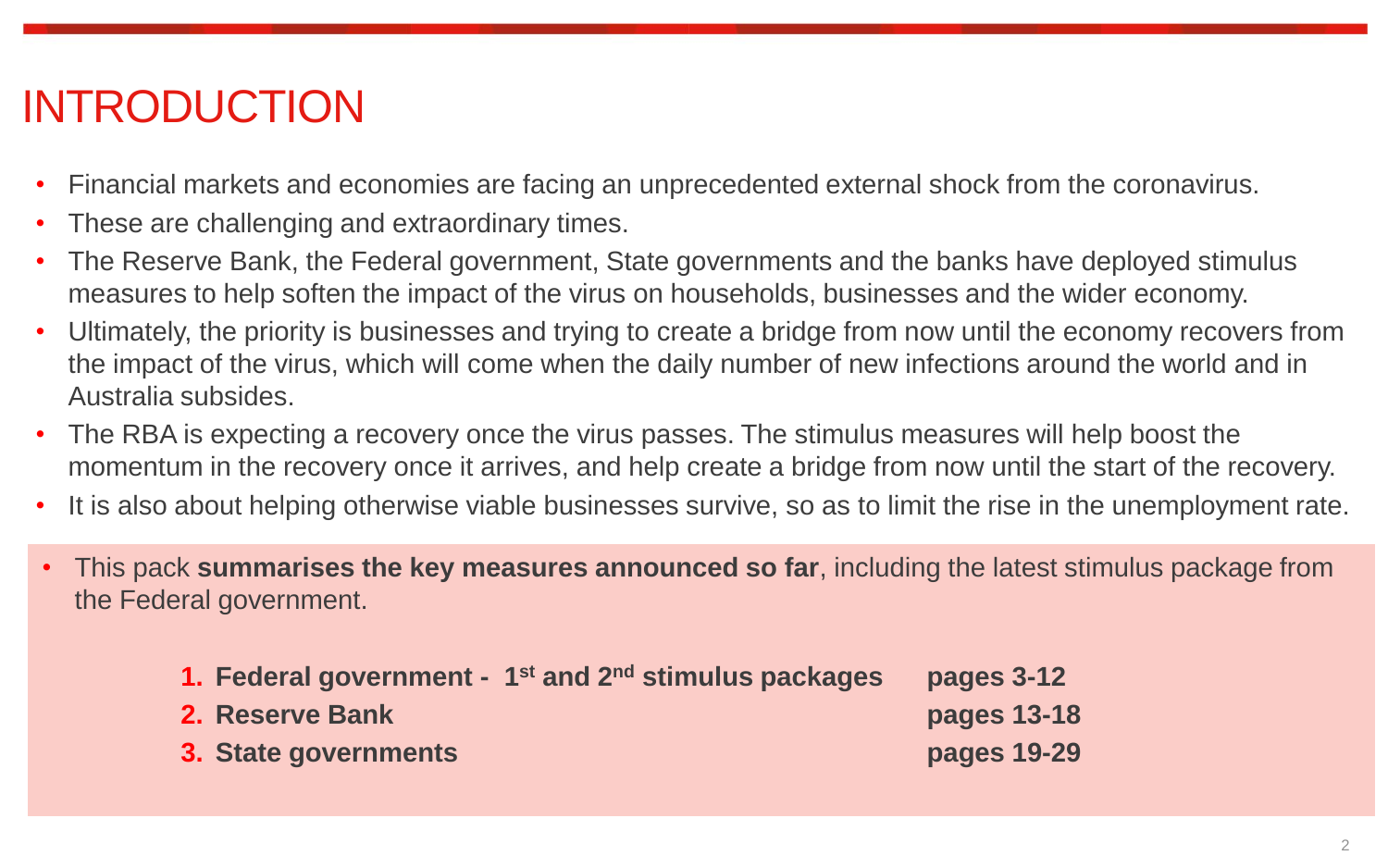## **1. FEDERAL GOVERNMENT**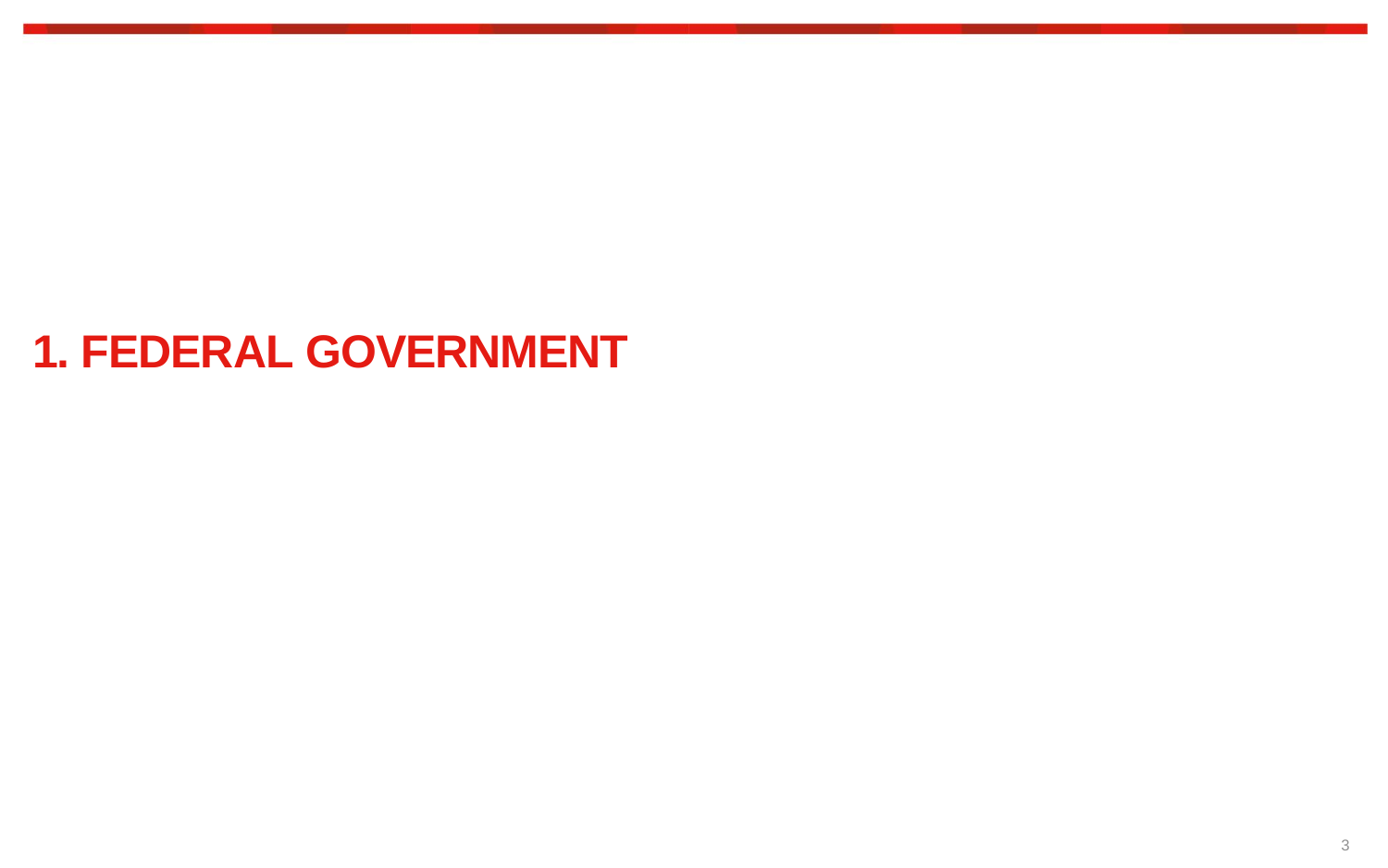# FEDERAL GOVERNMENT - 1<sup>st</sup> Stimulus package

- On March 12, the Federal Government unveiled a \$17.6 billion stimulus package to support the economy to counteract the impact of the coronavirus.
- Support was mostly geared towards businesses, including investment incentives and handouts for small and medium-sized businesses and some cash payments to households.
- Key features of the package included:
	- **1. Cash payments to households** of \$4.76 billion in the June quarter of this year, representing 1% of quarterly GDP. This is a one-off \$750 payment to those on income support such as pensioners and Newstart recipients.
	- **2. Business investment instant asset write-off** for expenditure until 30 June 2020. The government has expanded the existing scheme by lifting the threshold from \$30k to \$150k and expanding the coverage to firms with turnover of up to \$500 million (previously was \$50 million).
	- **3. Business investment accelerated depreciation** is available as an incentive for the 15 months to 30 June 2021 for businesses with a turnover up to \$500 million.
	- **4. Boosting cash flows for small and medium-sized businesses that employ staff** for the period to 30 June 2020. The aim is to encourage firms to continue employing staff. The payment, up to \$25k a business, is in effect a partial refund on tax withheld by the ATO on income tax paid by firms for their employees. Businesses must have aggregate annual turnover of under \$50 million. This measure was enhanced in the second stimulus package announced 22 March.
	- **5. Boosting cash flows for small businesses via a wage subsidy** for retaining apprentices and trainees.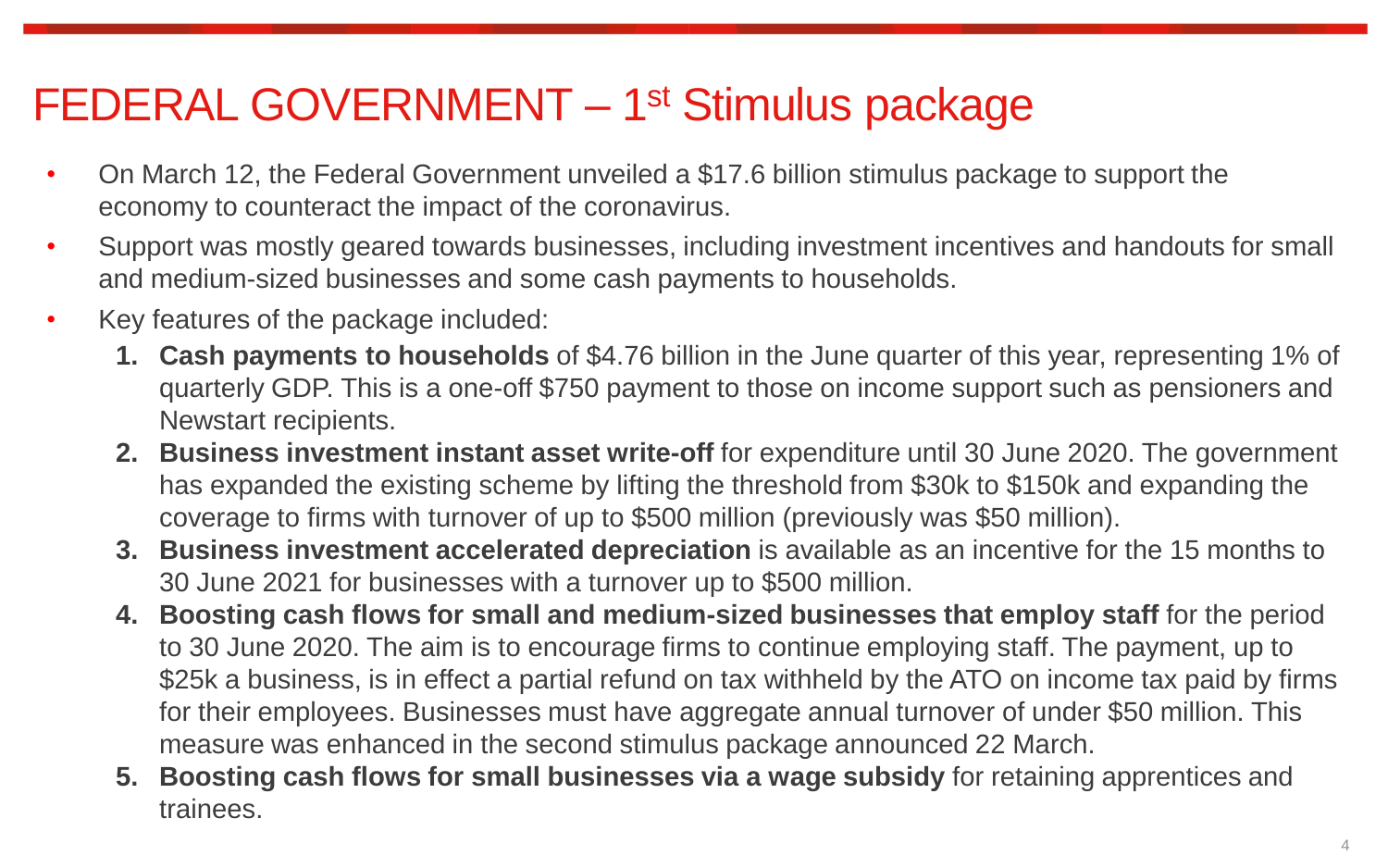## FEDERAL GOVERNMENT - 2<sup>nd</sup> Stimulus package

• The Federal government today (22 March) announced further stimulus, adding \$66 billion in new measures in an effort to help businesses survive the crisis. This is on top of the initial \$17.6 billion package announced on 12 March. Support for small business has been ramped up. It also includes an income boost to welfare recipients and those who become unemployed due to the virus. Prime Minister Morrison flagged more stimulus will be needed over the next 6 months, but these first 2 packages are focussed "on those who are going to feel the first blows".

#### • **For businesses:**

- 1. Boosting cash flows for employers
- 2. Supporting apprentices & trainees
- 3. Coronavirus SME guarantee scheme

#### • **For households:**

- 1. A new coronavirus supplement
- 2. An additional one-off \$750 payment to welfare recipients
- 3. Superannuation changes
- **For sole traders and/or the self employed:**
	- 1. Access to the coronavirus supplement and jobseeker payment
	- 2. Access to superannuation changes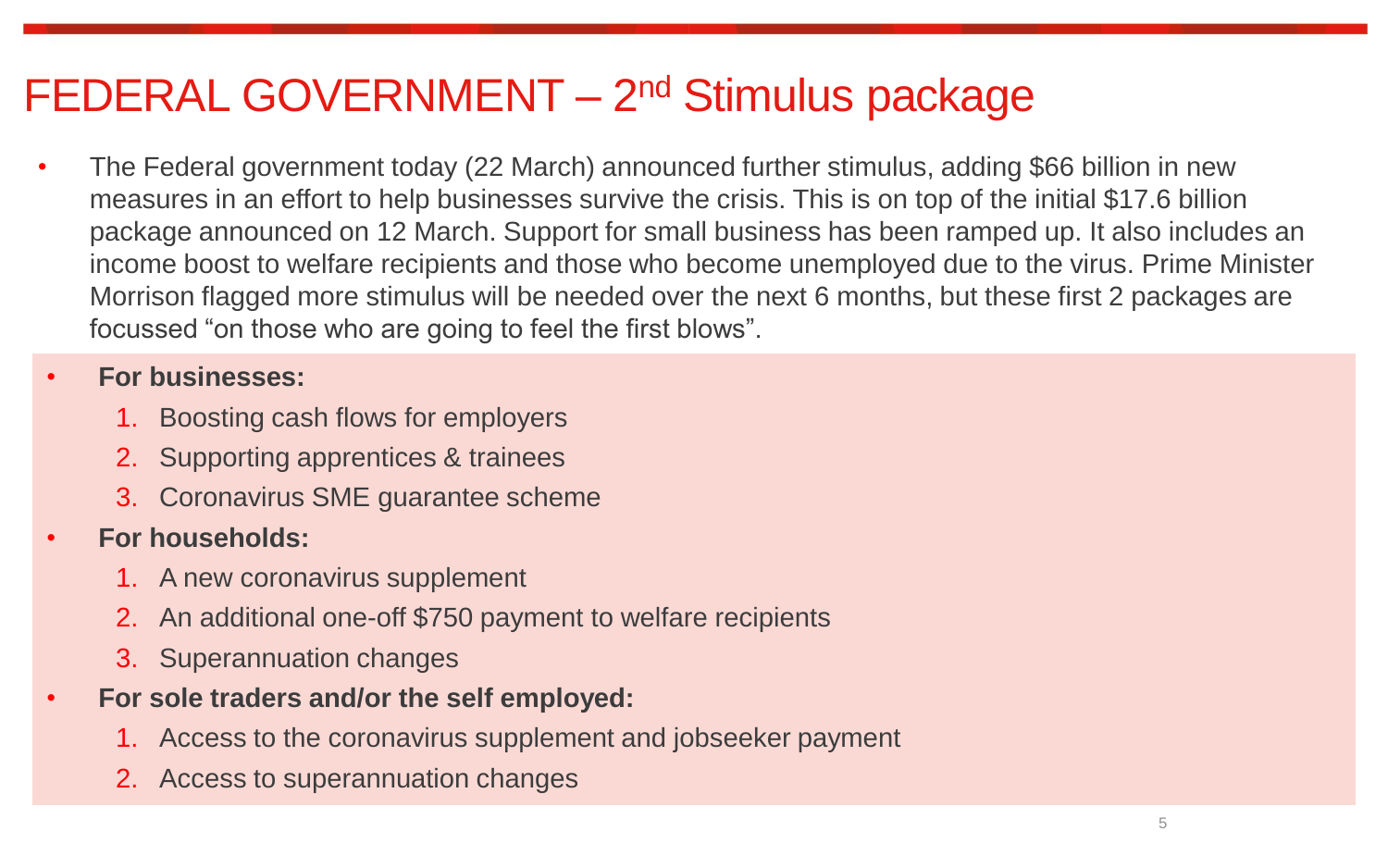# BUSINESS – Boosting cash flow for employers

- **1. Boosting cash flows for employers i.e. small and medium sized businesses that employ staff**
- Up to \$100k to eligible small and medium sized businesses and not-for-profits, including charities, that employ people.
- The minimum payment is \$20k.
- This measure was announced on 12 March but initially provided \$25k with a minimum payment of \$2k.
- This second stimulus package is an enhancement of this measure i.e. now giving up to \$100k and including the not-for-profit sector.
- Under the enhanced scheme, employers will receive a payment equal to 100% of their salary & wages withheld (up from 50%) with the maximum payment being raised from \$25k to \$50k. The minimum payment is also being raised from \$2k to \$10k.
- An additional payment is also being introduced in the July-October 2020 period. Eligible entities will receive an additional payment equal to the total of all of the "Boosting Cash Flow for Employers" payments they have received.
- This means that eligible entities will receive at least \$20k up to a total of \$100k under both payments.
- This cash flow boost is a tax-free payment to employers and is automatically calculated by the ATO. No new forms are needed.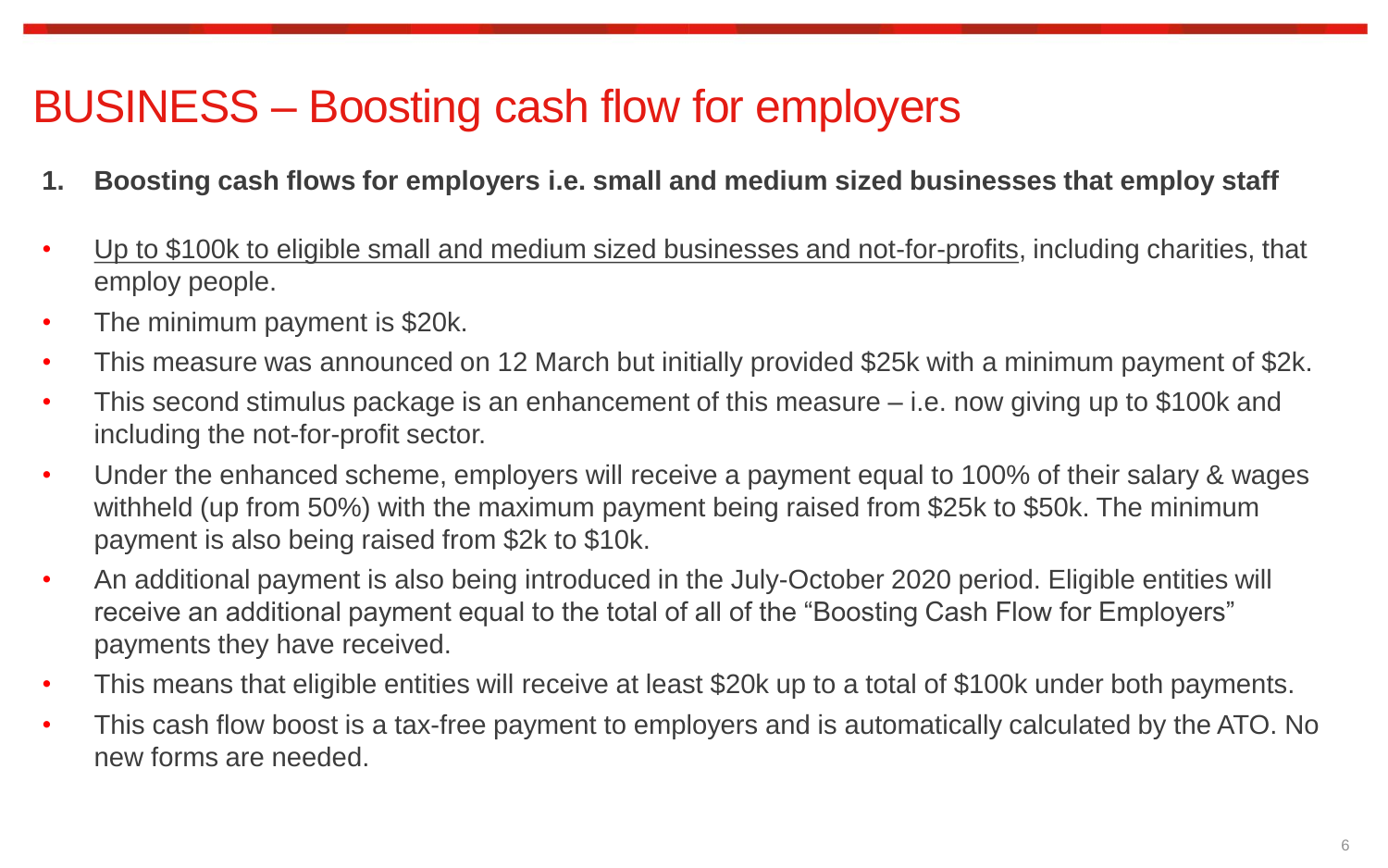### **Eligibility:**

- Based on prior year turnover. Payment will be delivered by the ATO as an automatic credit in the activity statement system from 28 April 2020 upon employers lodging eligible upcoming activity statements. Where this places the entity in a refund position, the ATO will deliver the refund within 14 days.
- Eligible employers that withhold tax to the ATO on their employees' salary and wages will receive a payment equal to 100% of the amount withheld, up to a maximum payment of \$50k.
- Eligible employers that pay salary & wages will receive a minimum payment of \$10k, even if they are not required to withhold tax.
- Payments will only be available to active eligible employers established prior to 12 March 2020. However, charities which are registered with the Australian Charities and Not-for-Profits Commission will be eligible regardless of when they were registered, subject to meeting other eligibility requirements.
- To qualify for the additional payment, the entity must remain active.
- For monthly activity statement lodgers, the additional payments will be delivered as an automatic credit in the activity statement system. This will equal to a quarter of their total initial Boosting Cash Flow For Employers payment following the lodgement of their Jun 2020, Jul 2020, Aug 2020 and Sep 2020 activity statements (up to a total of \$50k).
- For quarterly activity statement lodgers the additional payments will be delivered as an automatic credit in the activity statement system. This will be equal to half of their total initial Boosting Cash Flow For Employers payment following the lodgement of their Jun 2020, Jul 2020, Aug 2020 and Sep 2020 activity statements (up to a total of \$50k).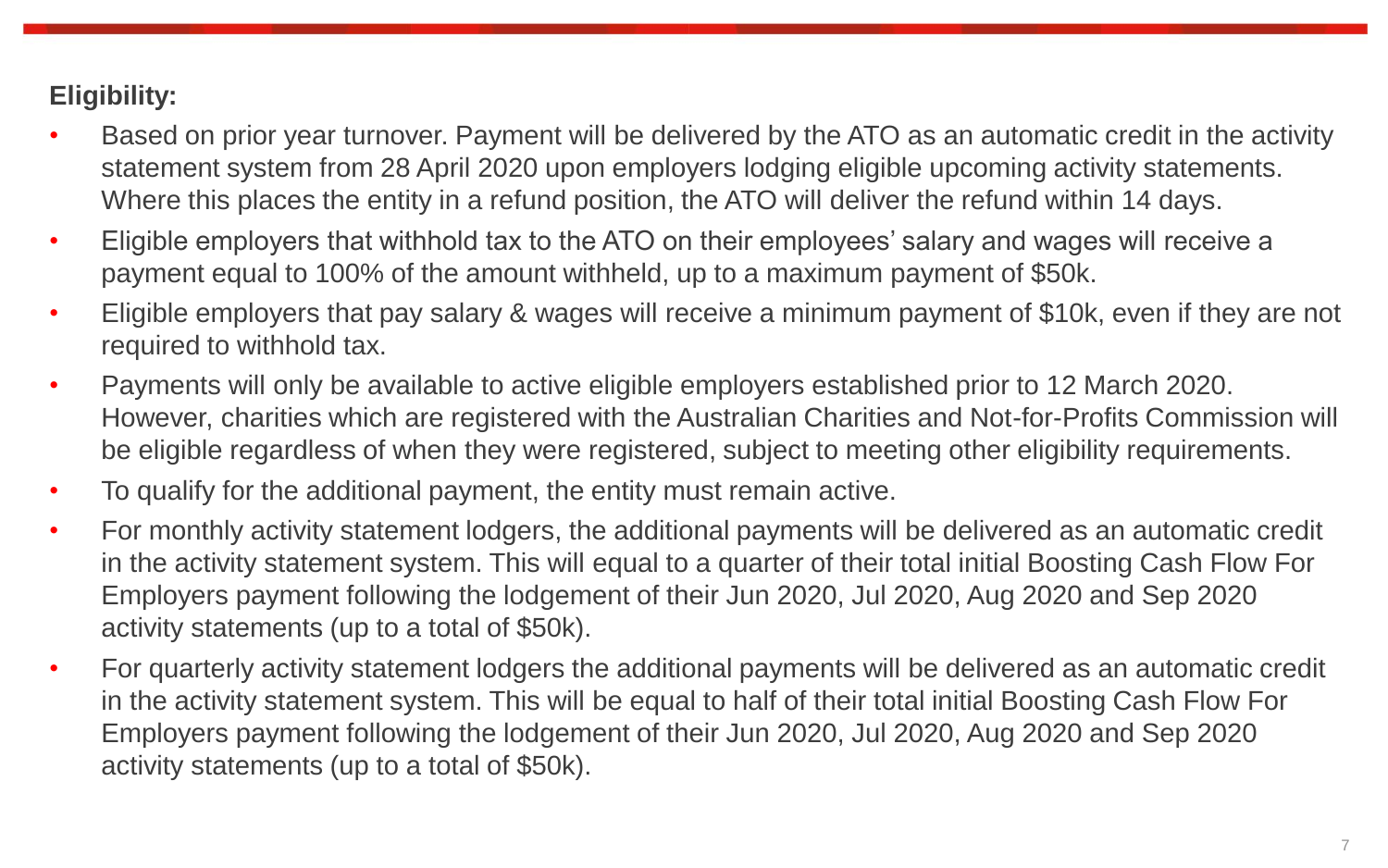# BUSINESS - Supporting apprentices & trainees

## **2. Supporting apprentices & trainees**

- Eligible employers can apply for a wage subsidy of 50% of the apprentice's or trainee's wage paid during the 9 months from 1 January 2020 to 30 September 2020.
- Where a small business is not able to retain an apprentice, the subsidy will be available to a new employer.
- Employers will be reimbursed up to a maximum of \$21,000 per eligible apprentice or trainee (\$7k per quarter).
- Support will also be provided to the National Apprentice Employment Network, the peak national body representing Group Training Organisations, to co-ordinate re-employment of displaced workers.
- Eligibility:
	- The subsidy will be available to small businesses employing fewer than 20 full-time employees who retain an apprentice or trainee. The apprentice or trainee must have been training with a small business as at 1 March 2020.
	- Employers of any size and Group Training Organisations that re-engage an eligible out-of-trade apprentice or trainee will be eligible for the subsidy.
	- Employers will be able to access the subsidy after an eligibility assessment is undertaken by an Australian Apprenticeship Support Network (AASN) provider.
	- Employers can register for the subsidy from early April 2020. Final claims for payment must be lodged by 31 December 2020.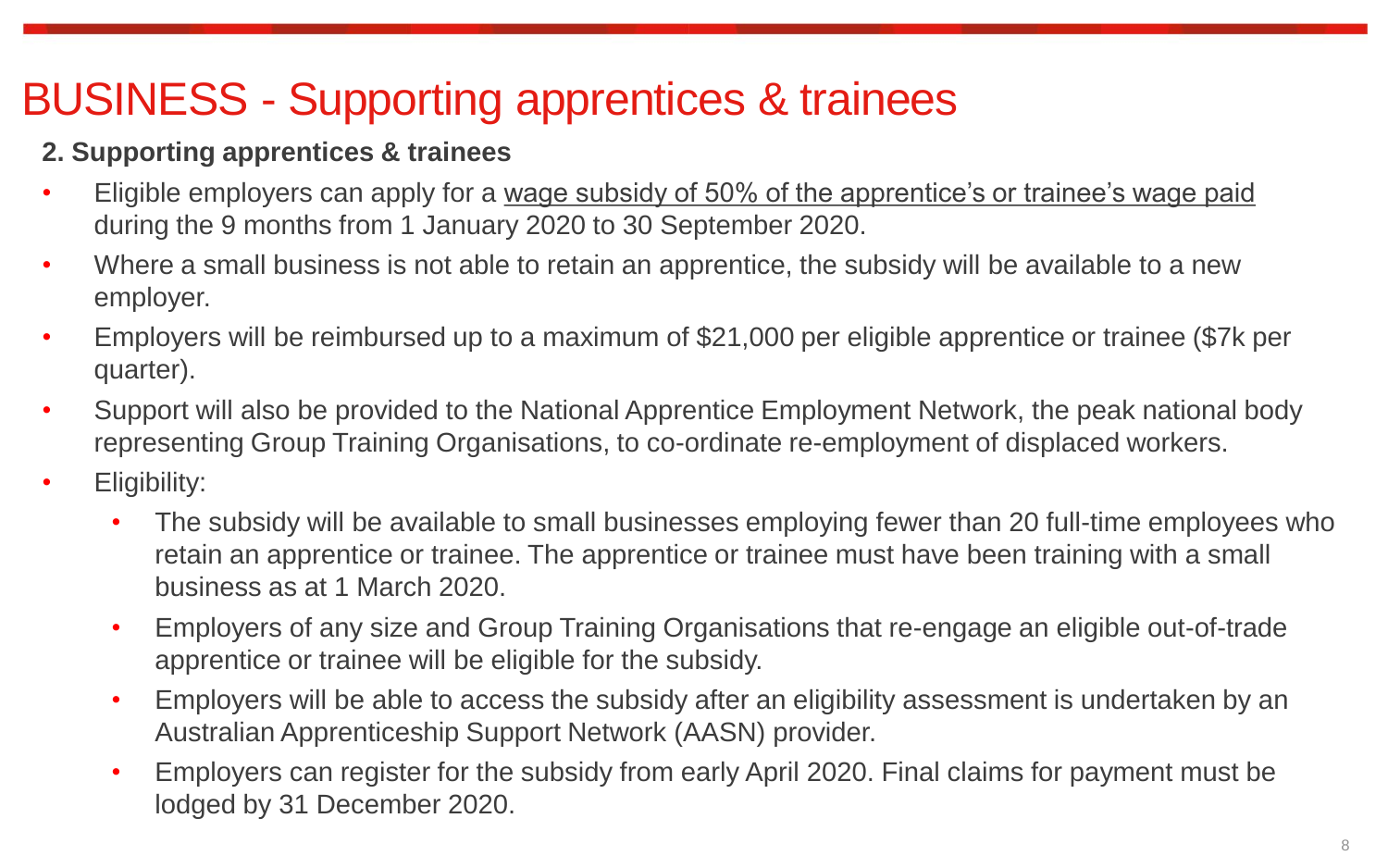## BUSINESS – new coronavirus SME guarantee scheme

### **3. New coronavirus small and medium-sized business (SME) guarantee scheme**

- The Federal Government has established a \$20 billion Coronavirus SME Guarantee Scheme.
- The scheme will provide a 50% government guarantee on new loans issued by eligible lenders to SMEs.
- \$40 billion of additional liquidity could be added if SMEs take up these loans.
- It will be available to all businesses with a turnover of less than \$50 million.
- The Federal government will guarantee 50% of an eligible loan through participating banks and nonbank lenders to businesses disrupted by the coronavirus.
- Loans will be used for working capital purposes and be unsecured and it will be for loans granted within 6 months starting 1 April 2020.
- Lenders will not be charged a fee for accessing the guarantee scheme.
- Loans will be repayment free for 6 months.
- The maximum that can be borrowed under the guarantee facility will be \$250k on terms of up to three years.
- These measures are on top of the \$90 billion capacity term funding arrangement set up for certain lenders designed to reduce the cost of lending on March 20. On the same day, the Australian Office of Financial Management (AOFM) was provided with \$15 billion to support lending by smaller lenders.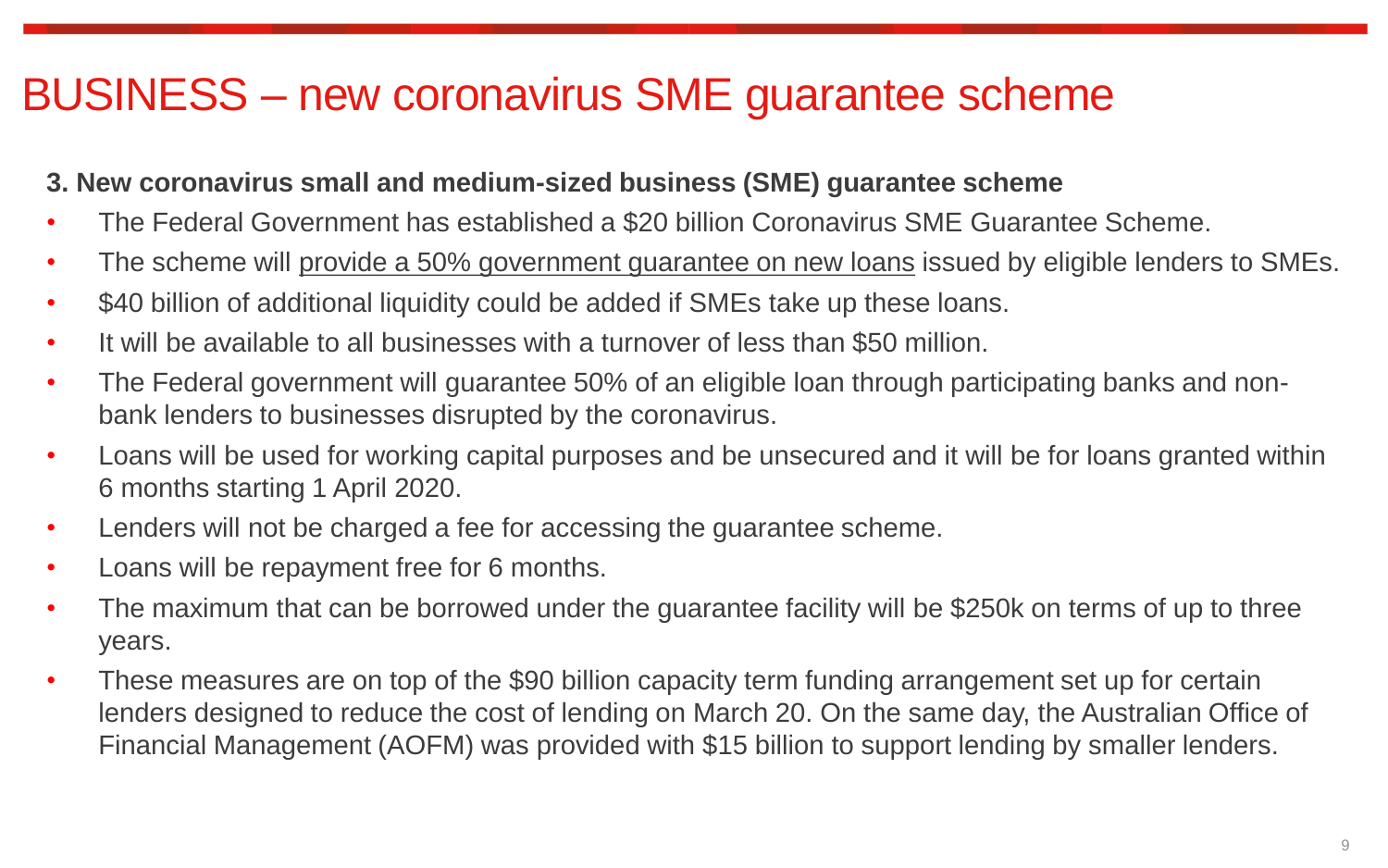# HOUSEHOLDS - coronavirus & one-off \$750 payments

### 1. **New coronavirus supplement payment**

- A new coronavirus supplement to be paid at a rate of \$550 per fortnight for the next 6 months.
- Eligible income support recipients will receive the full amount of the \$550 coronavirus supplement on top of their payment each fortnight.
- It will be eligible to existing and new recipients of the jobseeker payment (previously called Newstart), youth allowance jobseeker, parenting payment, farm household allowance and special benefit.
- The government will also waive the asset test and waiting periods to access the payment.

#### **2. An additional one-off \$750 payment to welfare recipients**

- In the first stimulus package, the government announced a one-off \$750 payment to welfare recipients. Payments will be made from March 31 to people who have been on one of the eligible payments any time between 12 March and 13 April 2020.
- In this second package, there is an additional \$750 payment to welfare recipients. However, this second payment will not be available if you receive the \$550 a fortnight coronavirus supplement.
- This second payment is available to people who are eligible payment recipients and concession card holders on 10 July 2020 with the payment automatically made from 13 July 2020.
- A person can be eligible to receive both a 1st and 2nd support payment. But can only receive one \$750 payment in each round of payments, even if they qualify in each round of the payments in multiple ways.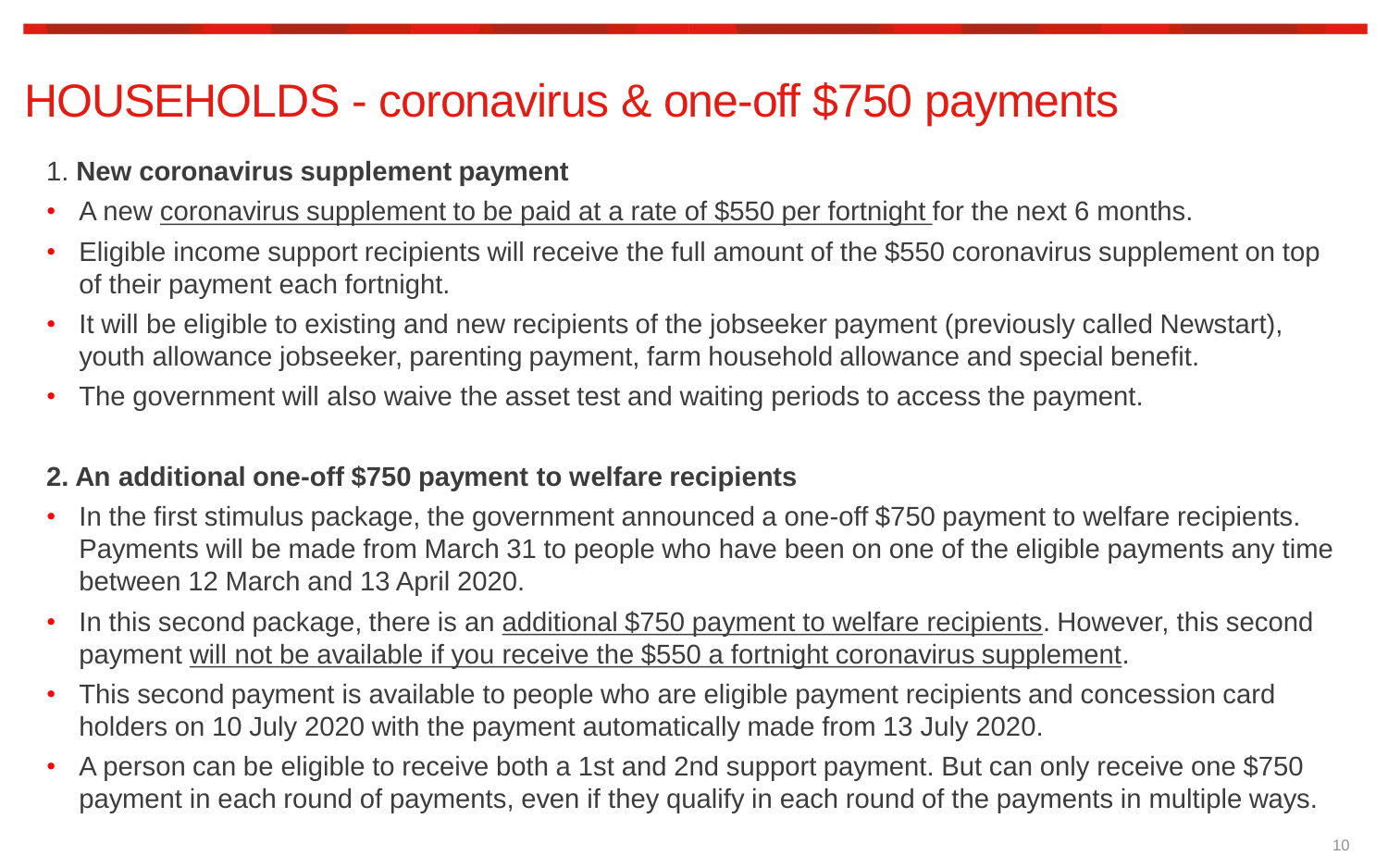## HOUSEHOLDS – superannuation changes

### **3. Superannuation changes**

- The Federal government will allow individuals "in financial stress" as a result of the coronavirus downturn to have limited access to their superannuation savings.
- The amount you can access will be capped at up to \$10k in 2019-20.
- A further amount of up to \$10k can be accessed in 2020-21 for approximately 3 months (timing depends on the passage of relevant legislation).
- You will be able to access your superannuation if you are: unemployed; or eligible to receive a jobseeker payment, youth allowance for jobseekers, parenting payment, special benefit or the farm household allowance; on or after 1 January 2020 you were made redundant or your working hours were reduced by 20% or more or if you are a sole trader where your business was suspended or there was a reduction in your turnover of 20% or more.
- Eligible individuals will be able to access of up to \$10k of their superannuation before 1 July 2020. They will also be able to access up to a further \$10k from 1 July 2020 for another three months. Access can be obtained through MyGov online.
- No tax to pay on amounts released and money withdrawn will not affect welfare payments.
- The government is also announcing a temporary reduction in superannuation minimum drawdown rates for account-based pensions and similar products.
- This will be a 50% reduction in the rate for 2019-20 and 2020-21, which the government says will benefit retirees by providing them with more flexibility as to how they manage their superannuation assets.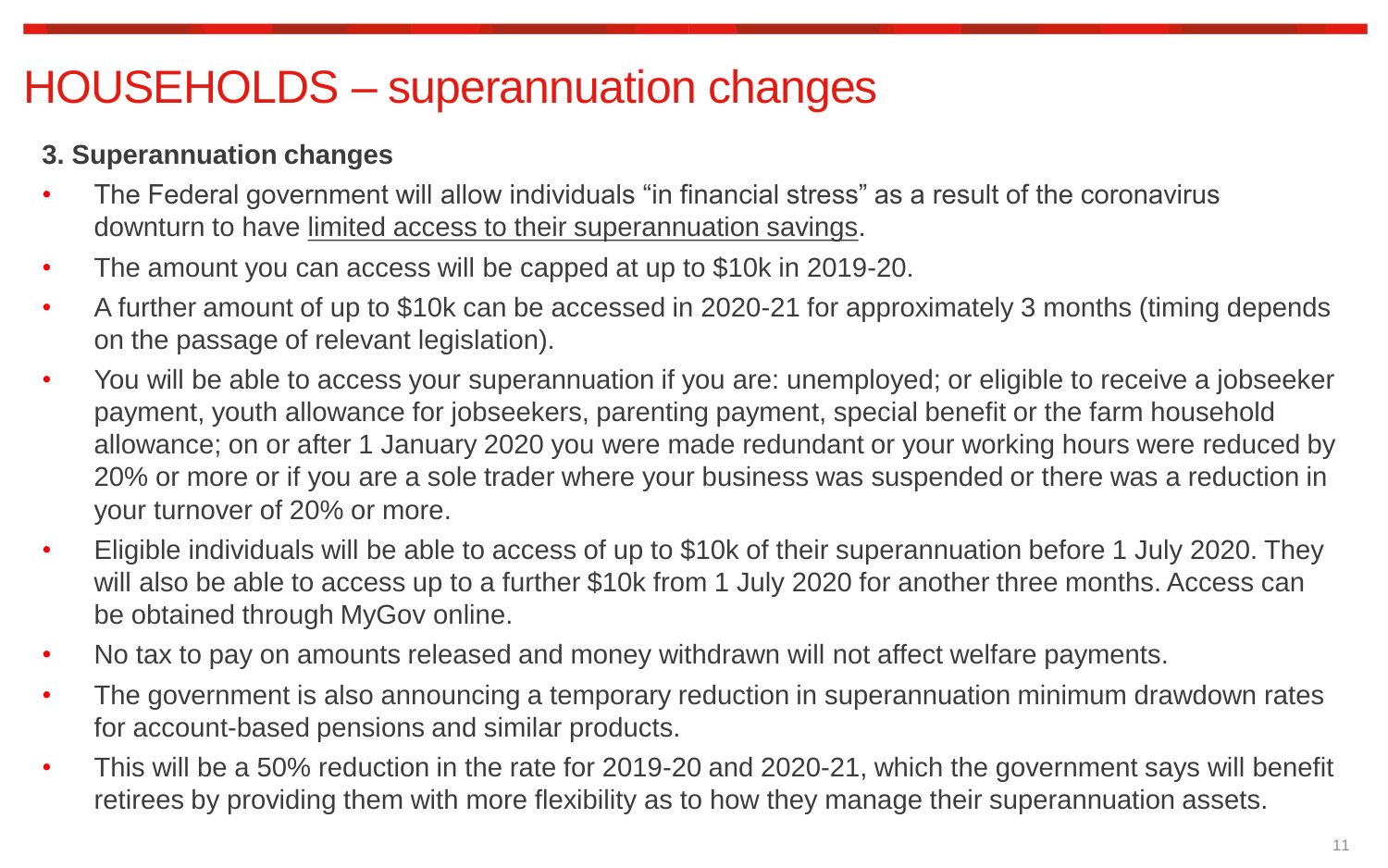# SOLE TRADERS AND THE SELF EMPLOYED

### **1. Coronavirus payment and jobseeker payment**

- Sole traders and the self employed will be able to access the jobseeker payment and the coronavirus supplement.
- Applicants will be required to make a declaration to Centrelink that their business has been suspended or had turnover reduced significantly as a result of the downturn.
- Sole traders that become eligible for the jobseeker payment will automatically meet their mutual obligation requirements during this period by continuing to develop and sustain their business.

## **2. Superannuation changes**

- Sole traders that have their business suspended or have a reduction in turnover of 20% or more are eligible to have limited access to their superannuation savings.
- The amount you can access will be capped at up to \$10k in 2019-20.
- A further amount of up to \$10k can be accessed in 2020-21.
- Eligible individuals will be able online through MyGov for access of up to \$10k of their superannuation before 1 July 2020. They will also be able to access up to a further \$10k from 1 July 2020 for another three months.
- They will not need to pay tax on amounts released.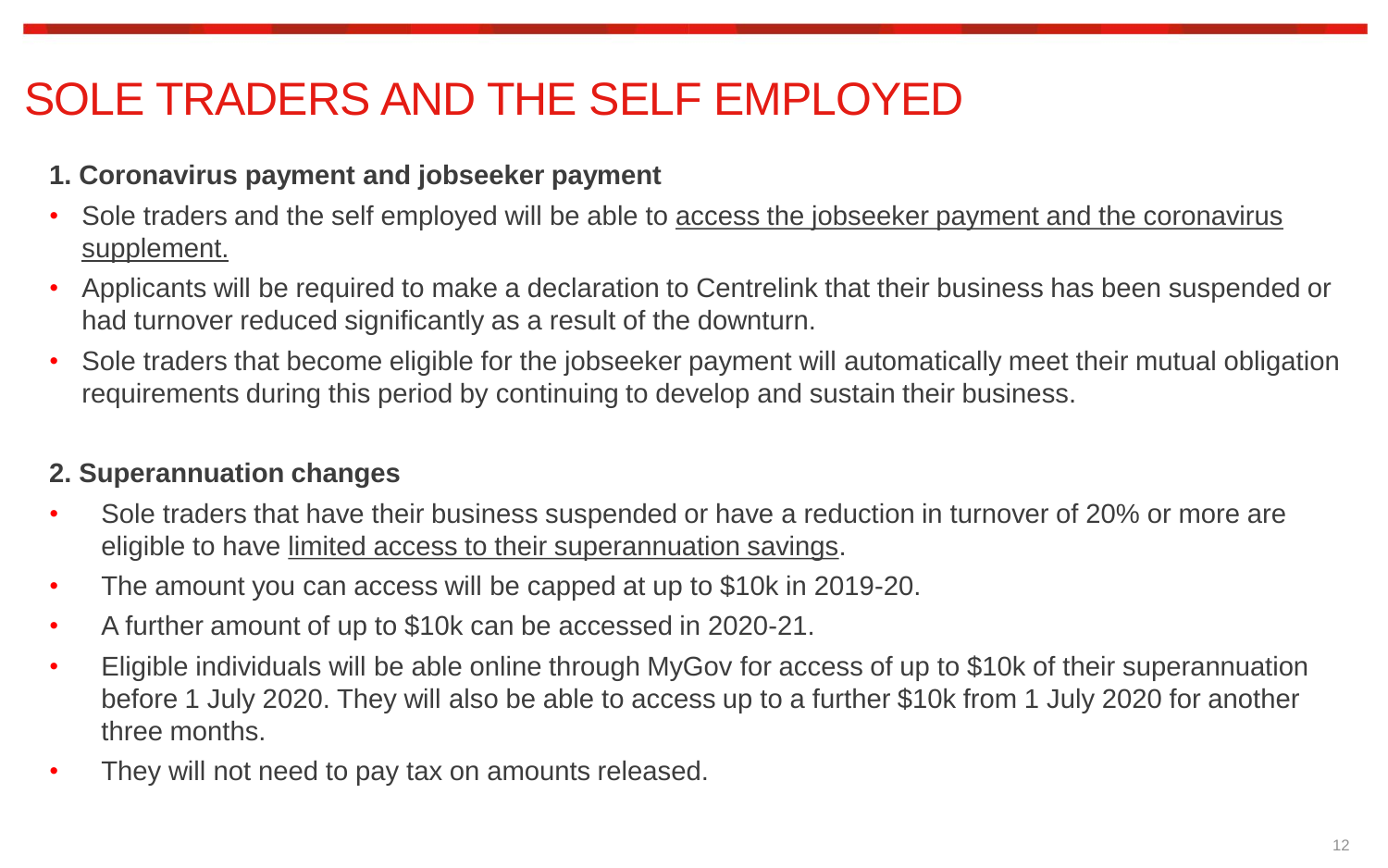## **2. RESERVE BANK OF AUSTRALIA (RBA)**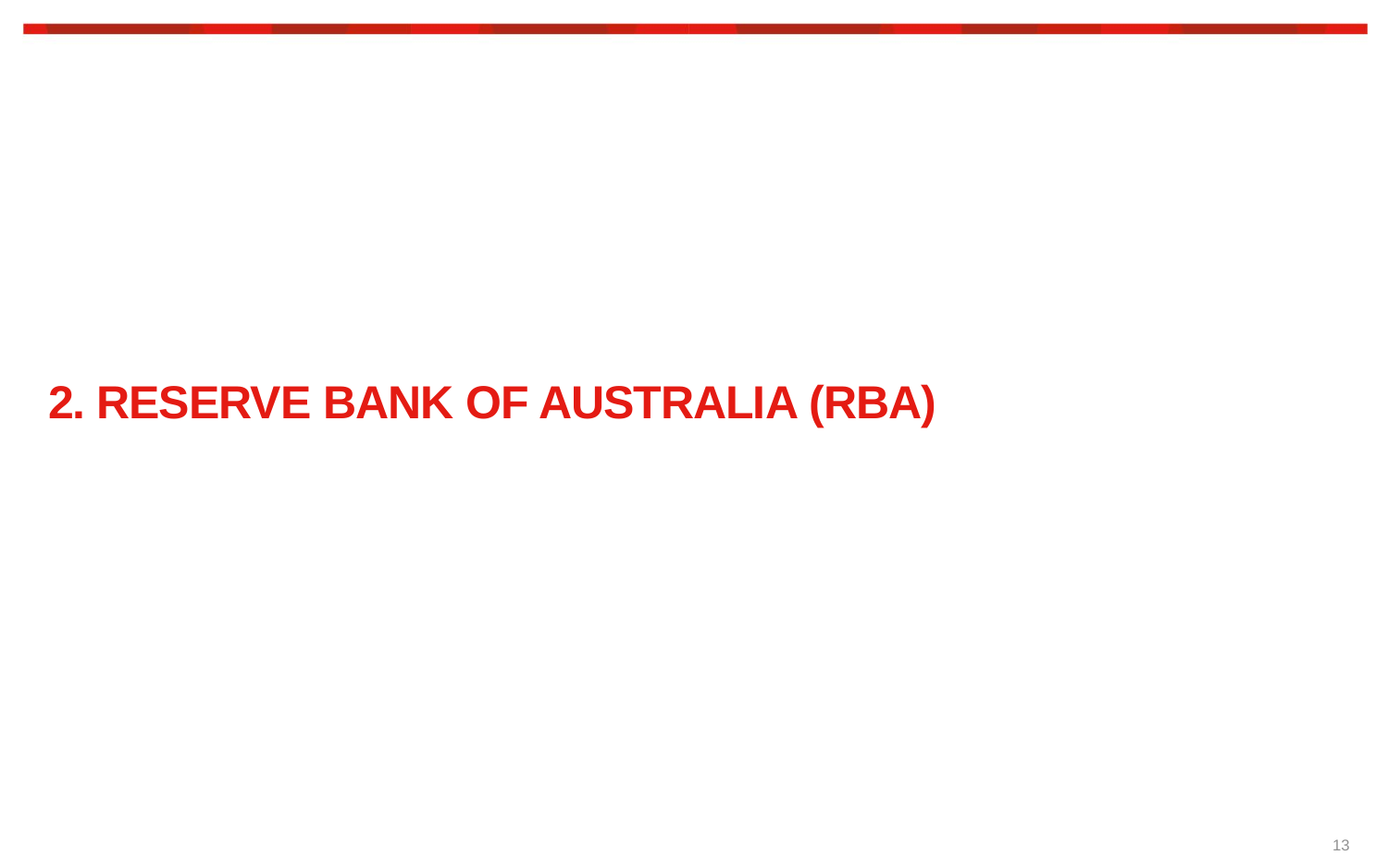## RBA - monetary policy

- The RBA cut the cash rate by 25 basis points to a new record low of 0.25% on March 19 March.
- This new cash rate of 0.25% represents the effective lower bound for the cash rate. That is, the cash rate cannot fall any further.
- The RBA issued explicit forward guidance to say the cash rate will not be raised "until progress is being made towards full employment and it is confident that inflation will be sustainably within the 2-3 per cent target band".
- Indeed, the RBA Governor in a speech after this announcement said it is "quite likely" the cash rate could be at this level for "some years" and later referred to at least "3 years".
- Further, the RBA plans to remove quantitative easing before the cash rate is increased.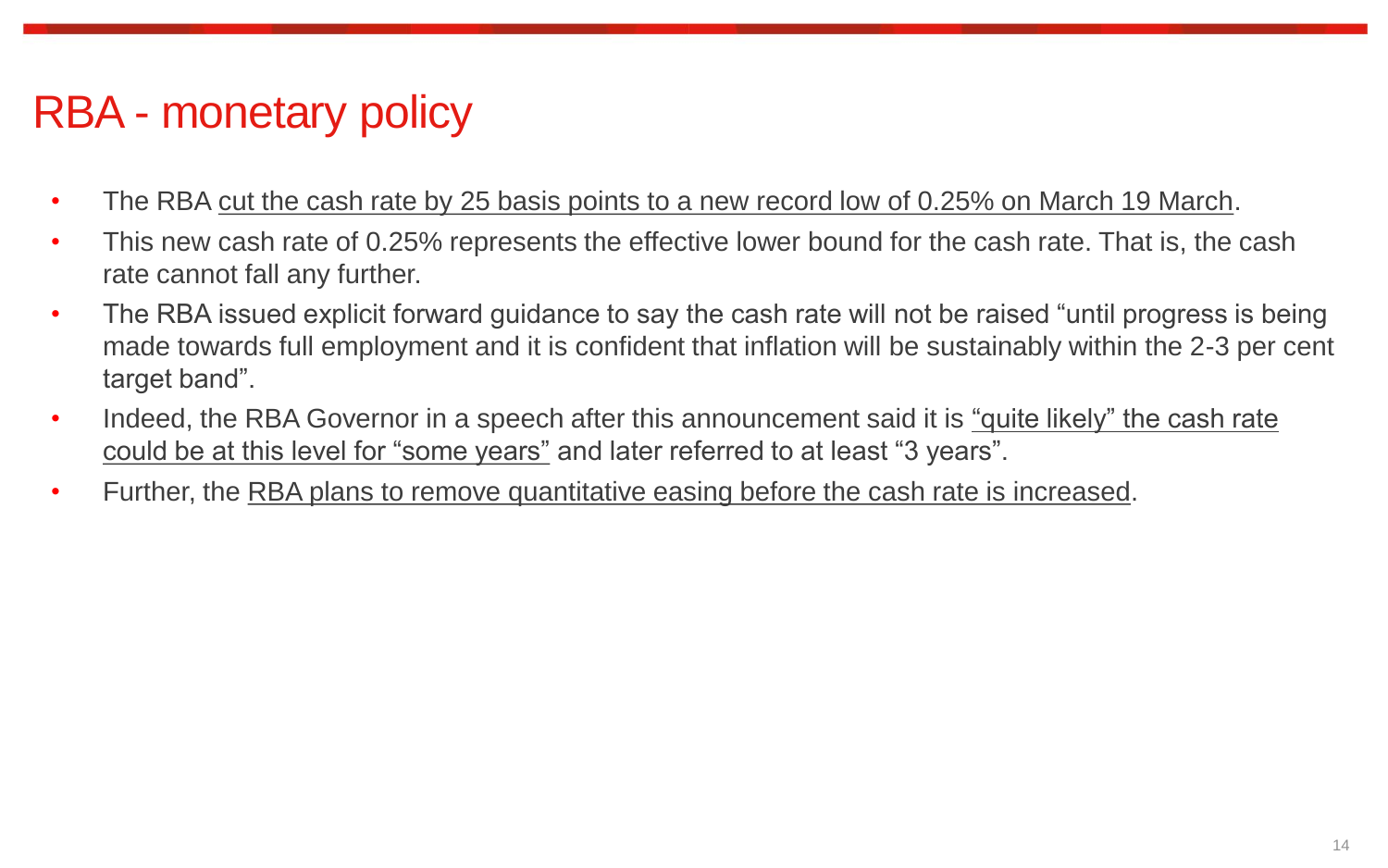## RBA – unconventional monetary policy

- The RBA launched a quantitative easing (QE) program for the first time ever.
- The RBA will target the Australian 3-year bond yield at "around" 0.25% by buying Commonwealth government and semi-government bonds in the secondary market.
- This is also known as "yield-curve control" and started on Friday 19 March.
- There is no limit on the volume of bonds the RBA will buy. It has signalled it will buy or sell however many bonds it takes across the yield curve to keep the interest rate on the 3-year government bond at around its target level.
- The 3-year bond was chosen because it is an important benchmark for bond raisings in the Australian financial market.
- It is essentially an extension of and complimentary to cash-rate targeting.
- QE helps put downward pressure on lending / borrowing rates in the economy.
- It can also place downward pressure on the currency.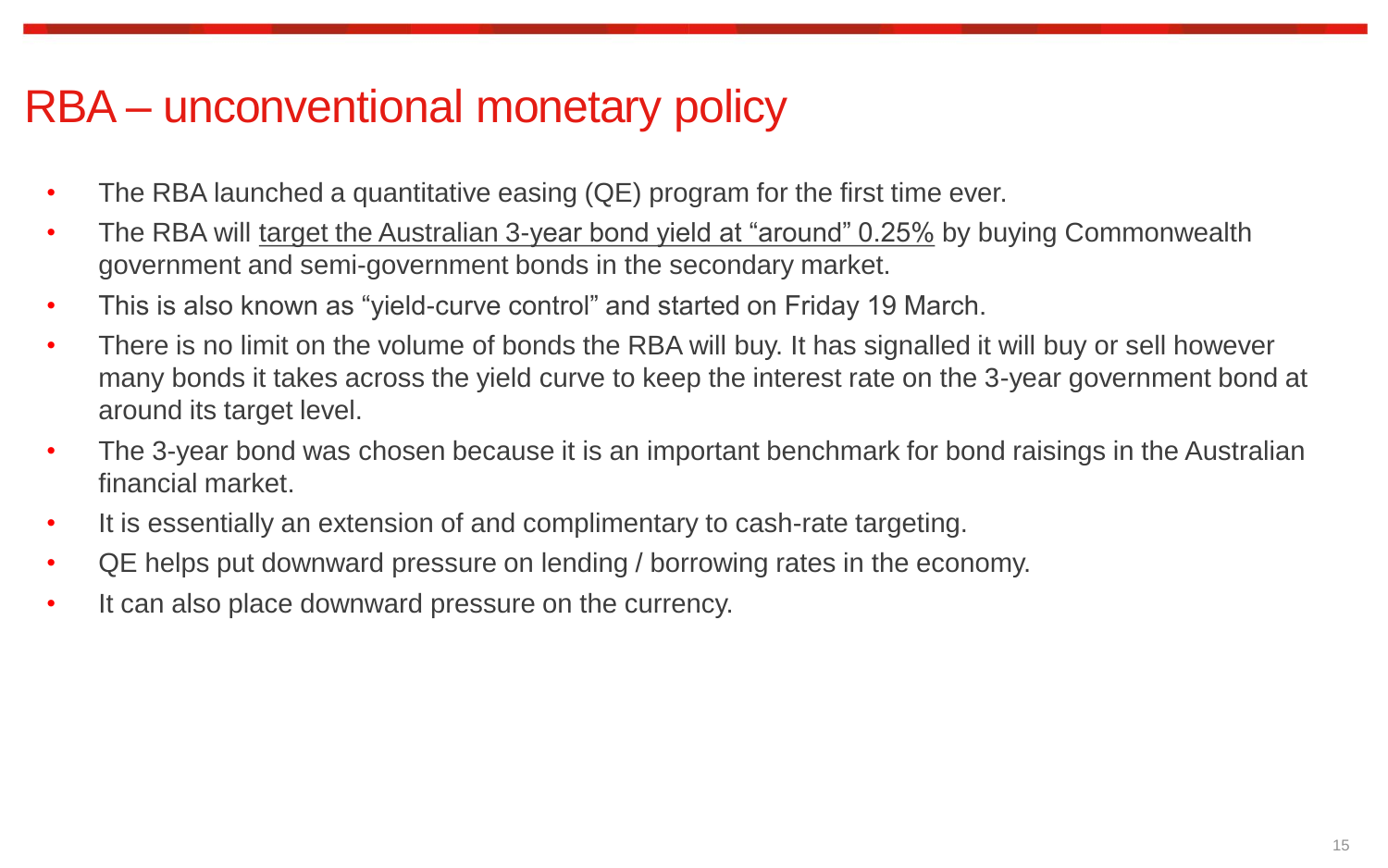# RBA – term funding

- Term funding has been made available for banks to access cheaper credit from the RBA in order to support small and medium-sized businesses.
- Under this new facility, authorised deposit-taking institutions (ADIs) in total will have access to at least \$90 billion in funding.
- ADIs will be able to borrow from the RBA an amount equivalent to 3% of their existing outstanding credit to Australian businesses and households.
- ADIs will be able to draw on these funds up until the end of September this year.
- ADIs will also have access to additional funding if they increase lending to business.
- For every extra dollar lent to large business, lenders will have access to an additional \$1 of funding from the RBA. For every extra dollar of loans to small and medium-sized businesses they will have access to an extra \$5.
- These funds can be drawn upon up until the end of March next year.
- The funding from the RBA will be for 3 years at a fixed interest rate of 0.25%, which is substantially below lenders' current funding costs. Institutions accessing this scheme will need to provide the usual collateral to the RBA, with haircuts applying. The first drawings under this facility will be possible no later than 4 weeks from 18 March 2020.
- ADIs will still be required to take on the credit risk associated with these facilities, but may consider switching more expensive facilities for existing borrowers into these facilities, providing a cash flow boost to small and medium sized businesses.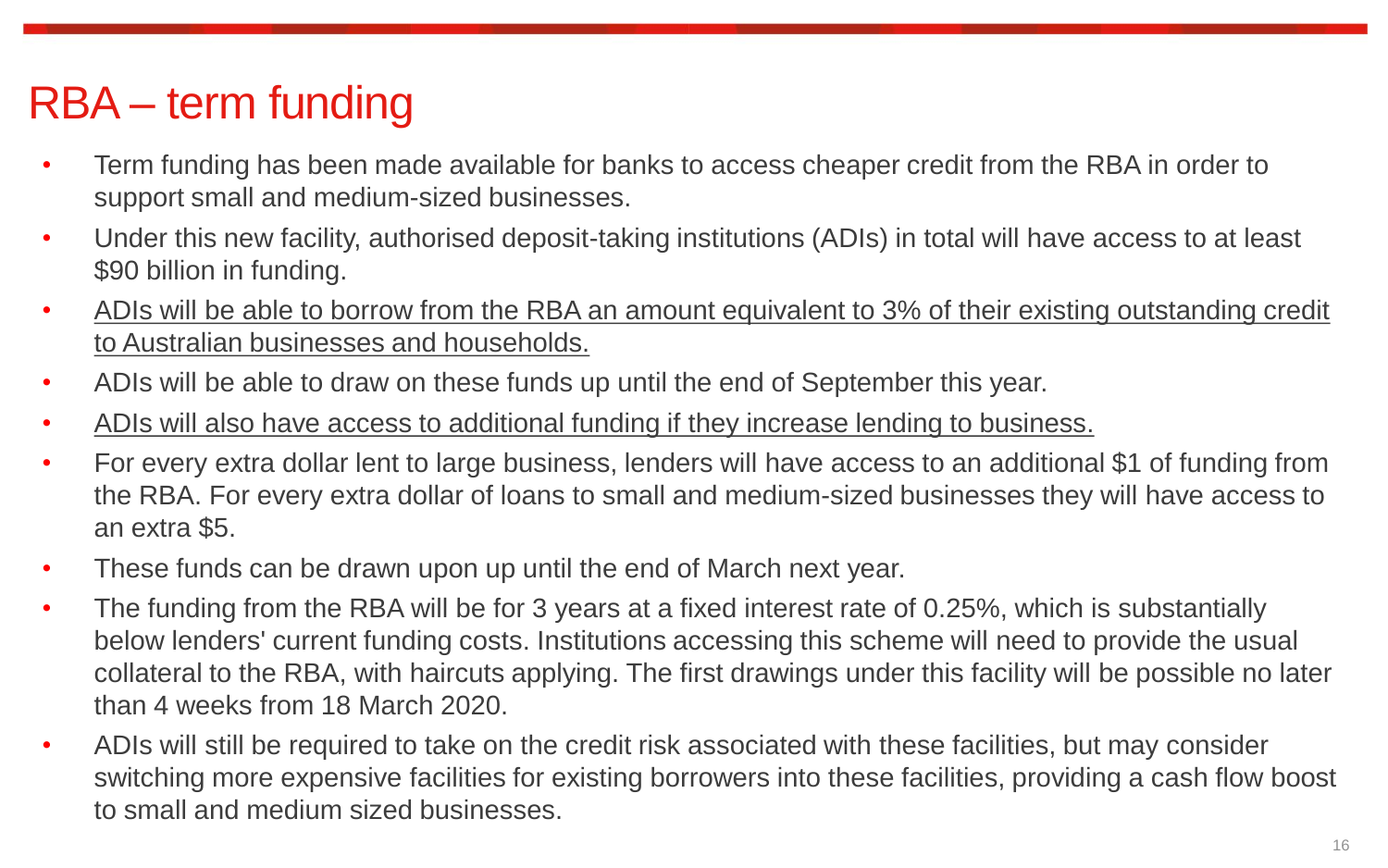## RBA – exchange settlement accounts

- Term funding has been made available for banks to access cheaper credit from the RBA in order to support small and medium-sized businesses.
- Exchange settlement balances at the RBA will be renumerated at 10 basis points, rather than zero as would have been the case under previous arrangements.
- This is in recognition that exchange settlement balances are likely to increase significantly as a result of the RBA's policy package.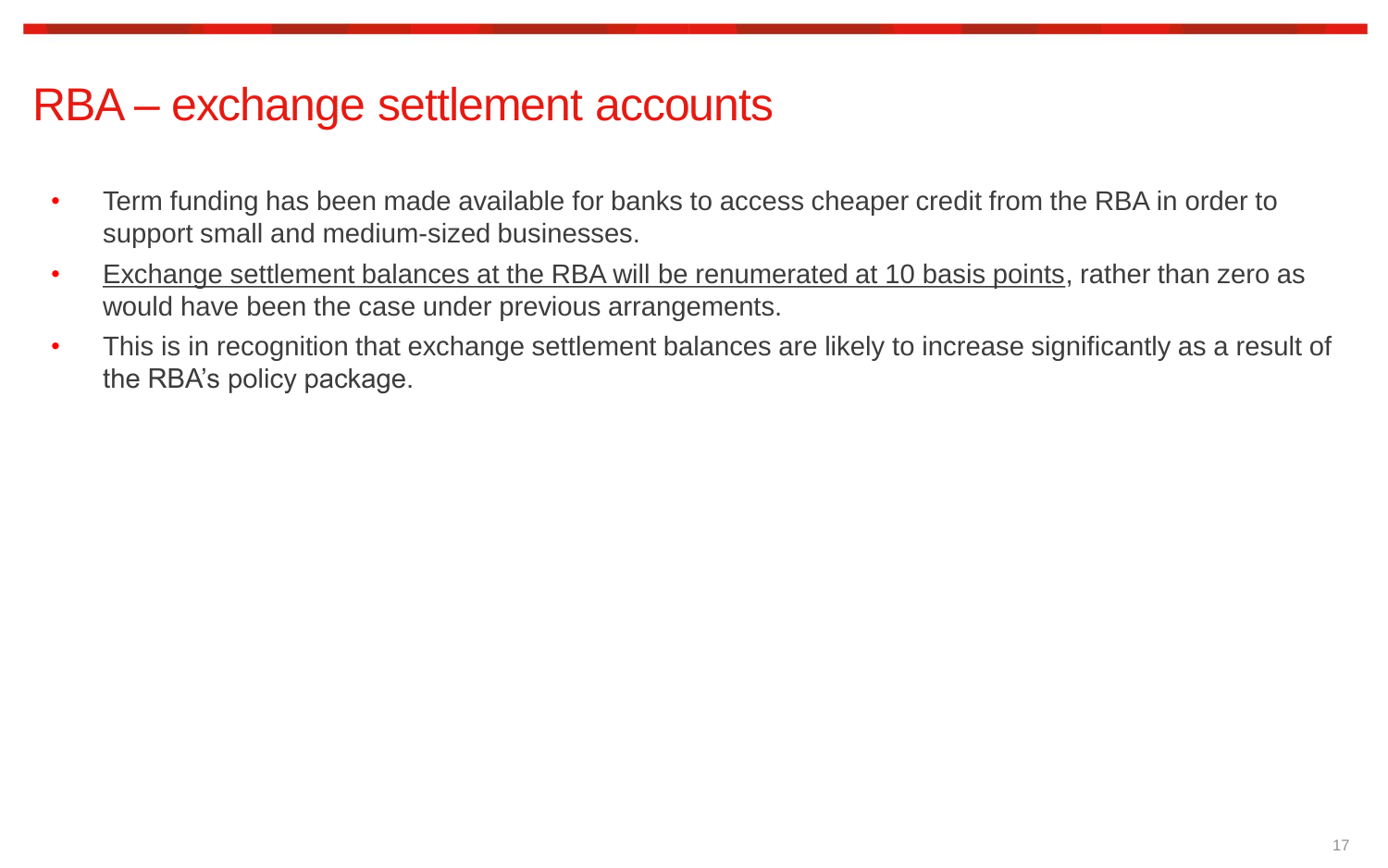## RBA – liquidity measures

- The RBA will also continue to provide liquidity to Australian financial markets by conducting 1-month and 3-month repo operations in its daily market operations until further notice.
- In addition, the RBA will conduct longer-term repo operations of 6-month maturity or longer at least weekly, as long as market conditions warrant.

#### **Support for non banks:**

- In addition to these initiatives announced by the RBA, the Treasurer's Office announced a program of support for the non-bank financial sector, small lenders and the securitisation market, which will be implemented by the Australian Office of Financial Management (AOFM).
- The AOFM will have a capacity of \$15 billion to invest in wholesale funding markets used by small ADIs and non-ADI lenders.
- This initiative parallels a similar initiative by the AOFM during the GFC.
- It will be of particular support to issuers of mortgage-backed securities (MBS).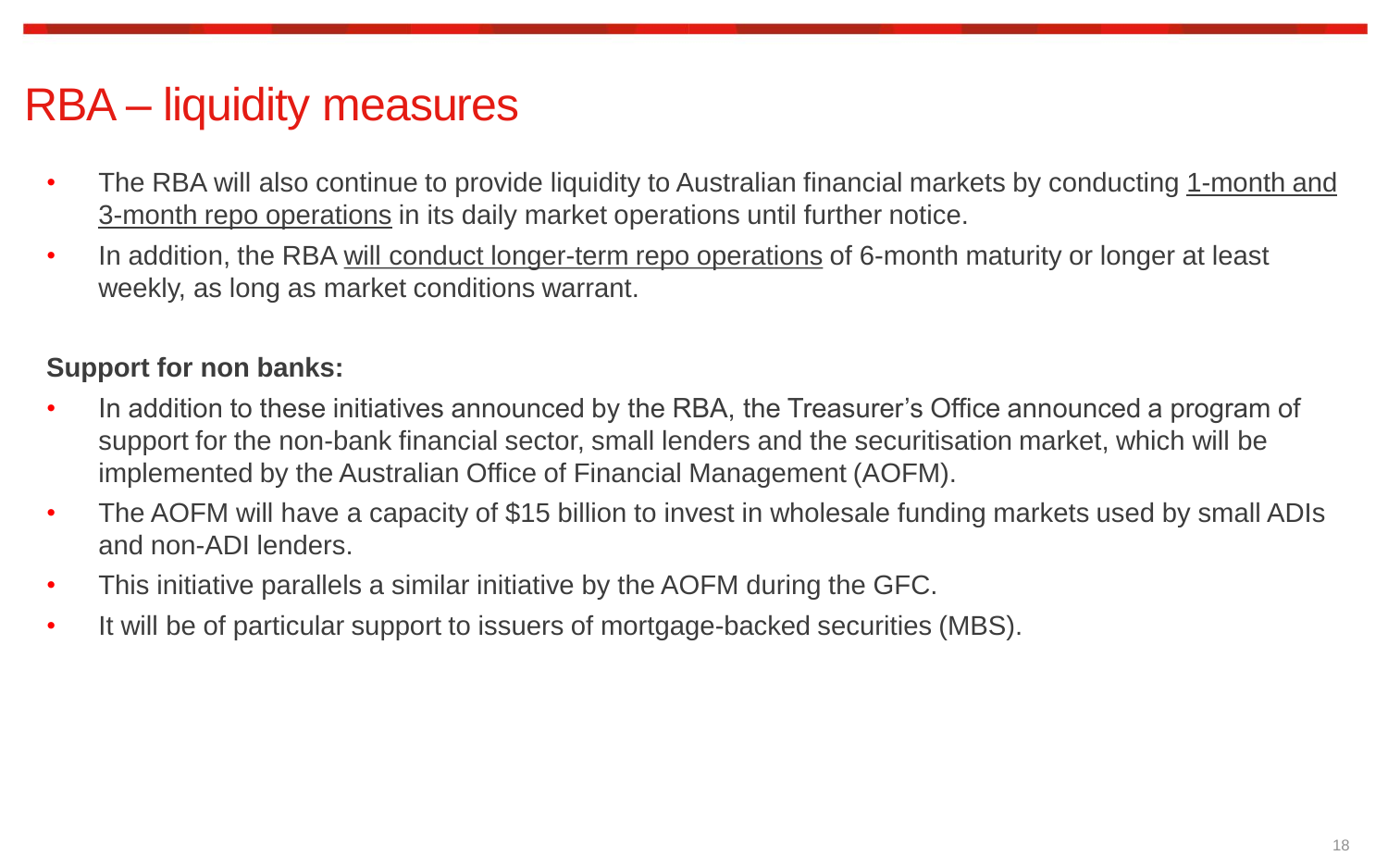# **3. STATE GOVERNMENTS – BUSINESS MEASURES**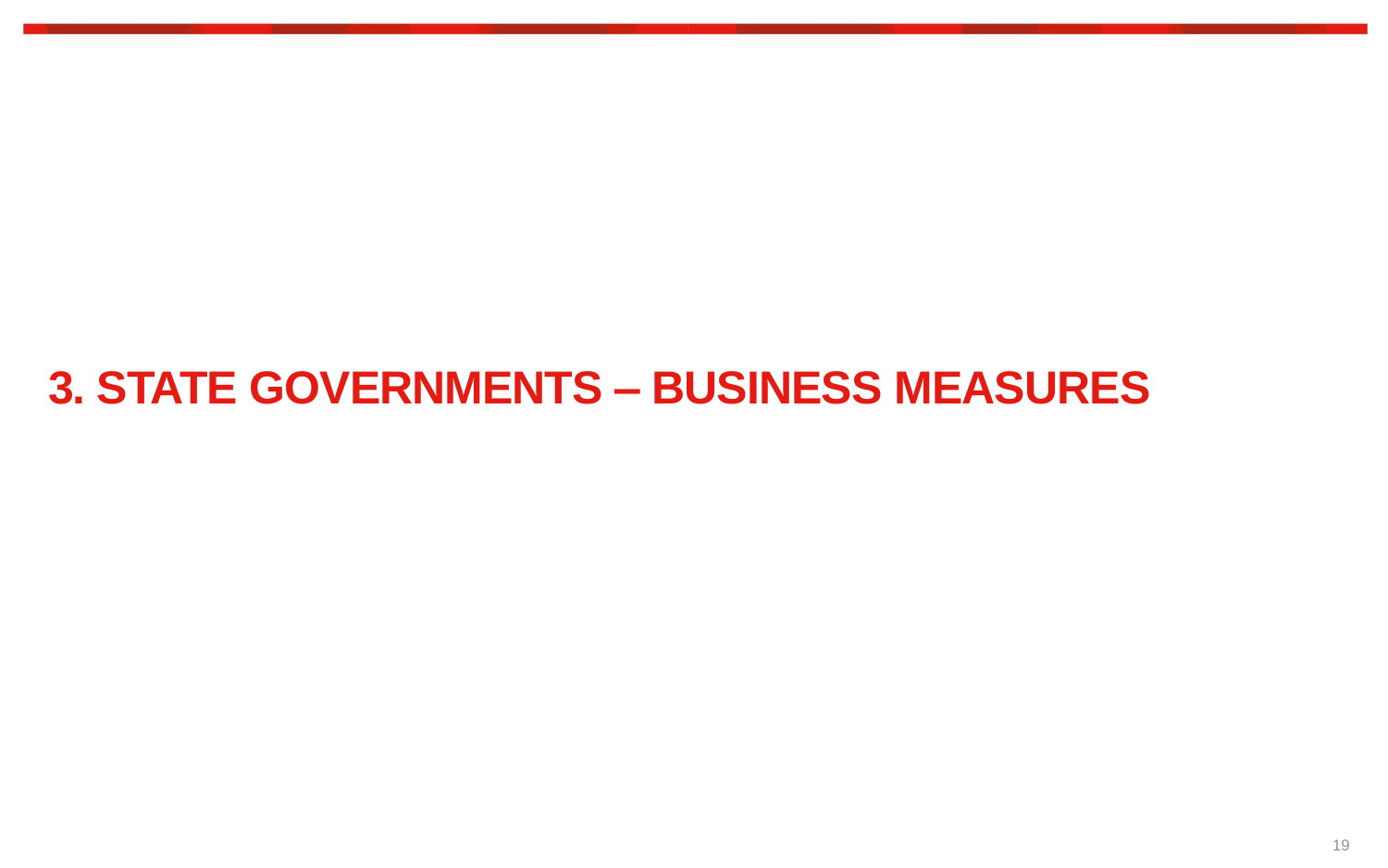## NSW STATE GOVERNMENT

#### **Payroll tax waiver**

- Waiver of payroll tax for businesses with payrolls of up to \$10 million for the rest of 2019-20 financial year.
- The \$10 million is likely to be determined based on the payroll of the overall payroll tax group, however, the specific detail of the measure has not been released yet.

#### **Bring forward of payroll tax cuts**

• Bringing forward the next round of payroll tax cuts by raising the threshold limit to \$1 million in 2020-21.

### **Waiving of fees & charges**

• Waiving a range of fees & charges for small businesses, including cafes, bars and restaurants.

#### **Infrastructure related**

- \$500 million to be allocated to bring forward capital works and maintenance.
- Additional maintenance on public assets including social housing and crown land fencing has also been announced together with funding of over \$250 million.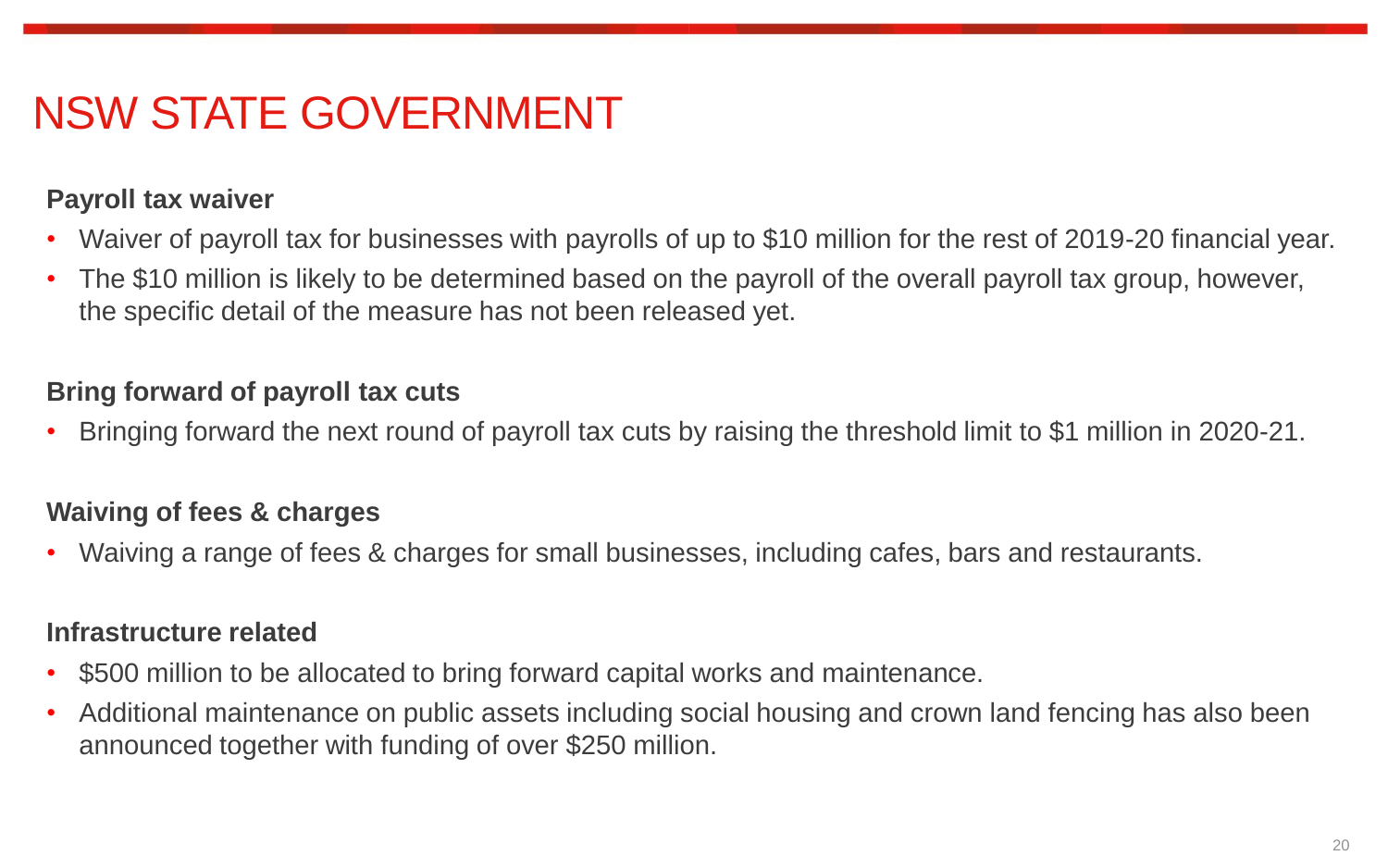# VICTORIAN STATE GOVERNMENT

### **Business Support Fund**

• \$550 million to establish a Business Support Fund, which would go to helping 24,000 small and medium-sized enterprises with a payroll tax of less than \$3 million as a payroll tax refund.

#### **Hardship payments, grants & tailored support**

• Another \$500 million for a fund for hardship payments, small grants and tailored support, which would be distributed in consultation with the Victorian Chamber of Commerce and Industry, the Australian Hotels Association, the Australian Industry Group and other industry representatives.

### **Fees waived**

• More than \$600 million for a range of measures such as the waiving of liquor licence fees due in March.

### **Rent relief**

• Commercial tenants in government buildings will be able to apply for rent relief, a measure which the Victorian government is encouraging private landlords to offer as well.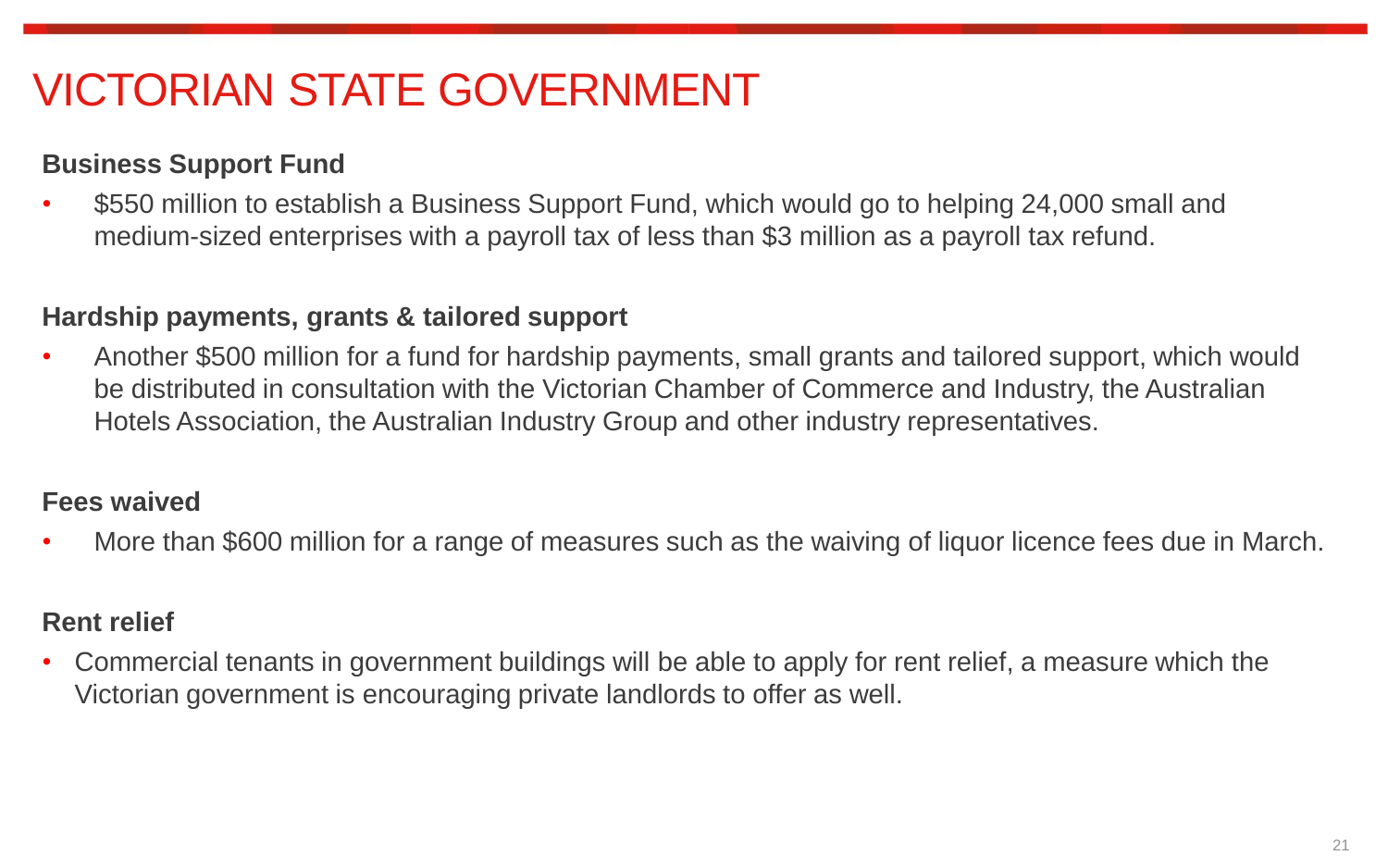# QLD STATE GOVERNMENT

### **Payroll tax relief**

- For employers that pay less than \$6.5 million in Australian taxable wages and have been directly or indirectly affected by the coronavirus.
- In this case, that means the business will have seen a negative effect on turnover, profit, customers, bookings, sales or supply contracts, compared to normal conditions.

### **Low-interest loan facility**

- QLD businesses will also have access to a new \$500 million loan facility, offering low-interest loans of up to \$250,000.
- The will be interest-free for the first 12 months.
- The QLD Rural and Industry Development Authority is currently accepting expressions of interest for the loans. Businesses that are interested should contact this authority.

### **Diversification grants**

- Launching a \$500,000 grants package for small businesses in the agriculture, food and fish exporting industries, as well as supply chain partners. To help these businesses diversify and access new markets.
- Priority will be given to businesses that can demonstrate they have been affected or likely to be affected by the coronavirus. Grant program open for applications in April.
- Grants between \$2,500 and \$50,000 will be issued to help businesses conduct market evaluation studies, to visit potential new markets, or to purchase new equipment required for diversification.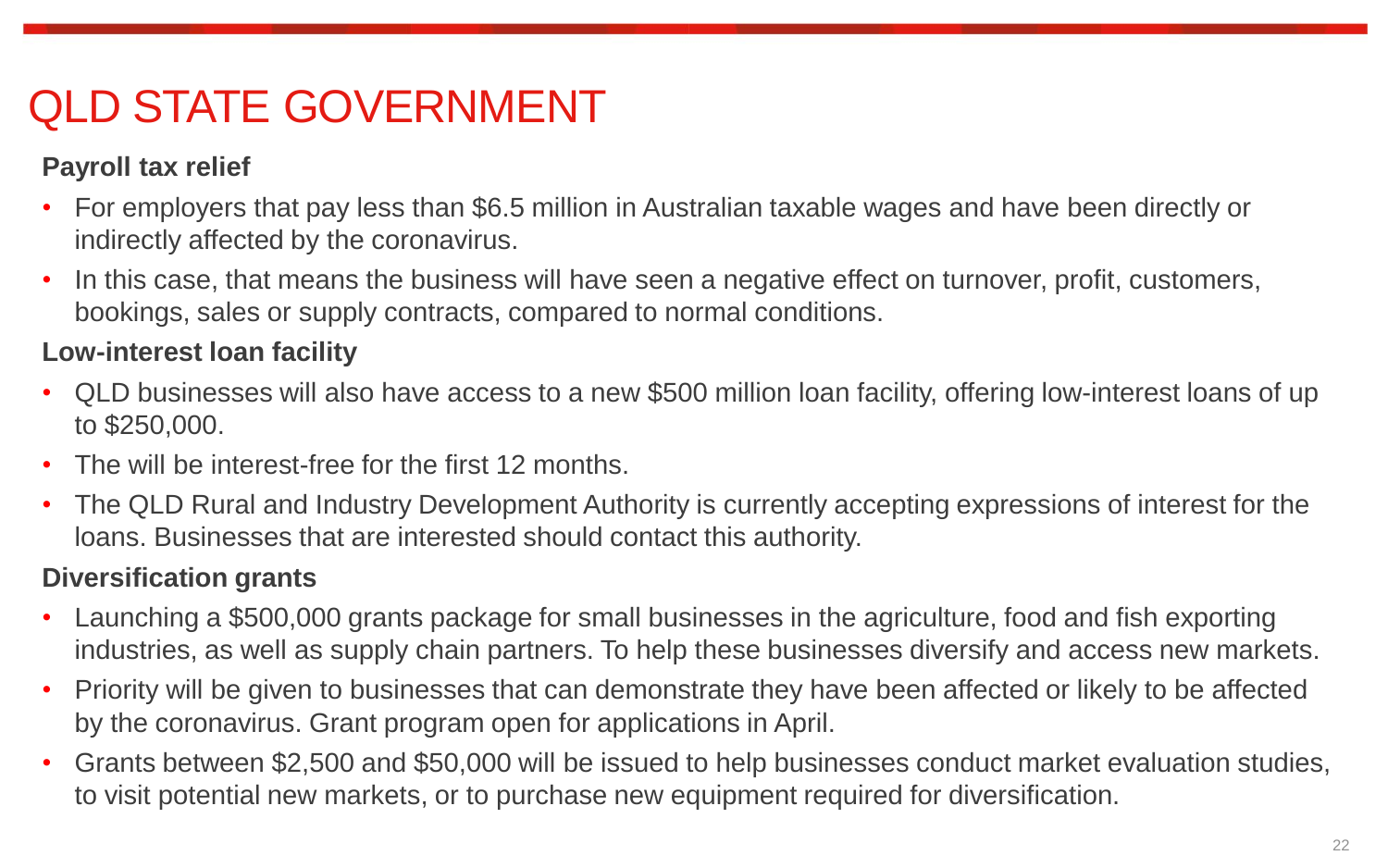# QLD STATE GOVERNMENT CONTINUED

### **Fees waived**

- The government is also waiving various fees relating to small business in the state, including for some variations of liquor licences, registration for inbound tour operators, commercial activity permits, marina charges and tourism rental payments.
- Rebates are also available for commercial operators and tenants in marinas.
- Small business mentoring
- A \$1.1 million 'market-ready' initiative, offering tailored advice for small businesses on leveraging opportunities in the Chinese online market.
- It's also implementing a series of workshops and forums designed to help current and potential exporters to reach further afield, and to offer mentoring and support in areas like financial management and business planning.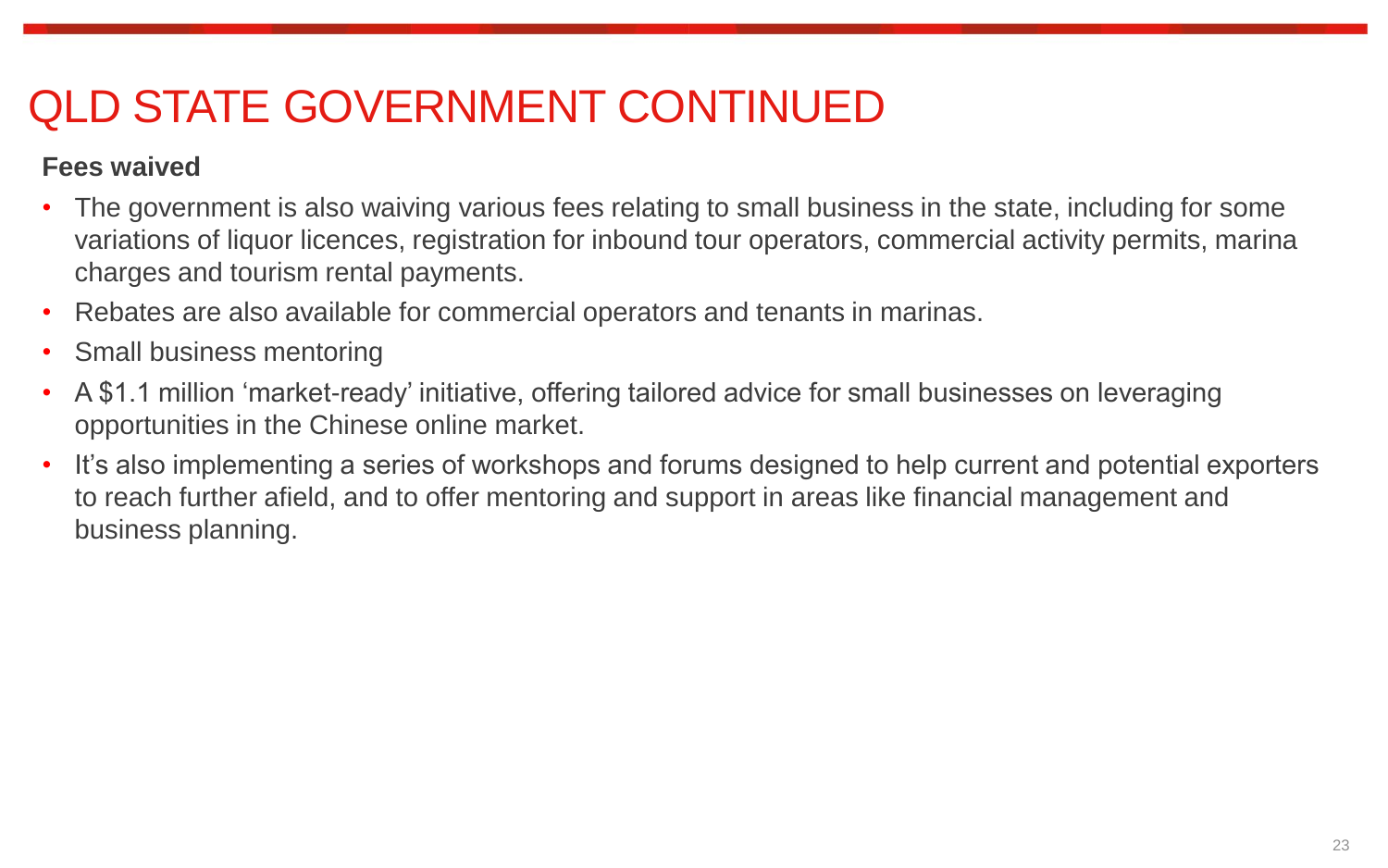# SA STATE GOVERNMENT

### **Infrastructure spending**

• The \$350 billion stimulus package included the bringing forward of infrastructure projects.

### **Specific sector support**

- The package will also include extra funding to the state's economic and business growth fund to support specific industry sectors.
- Projects must meet certain criteria to be eligible for funding, including the ability to start works within a short period of time, be labour-intensive or require significant local purchasing of materials, services and supplies.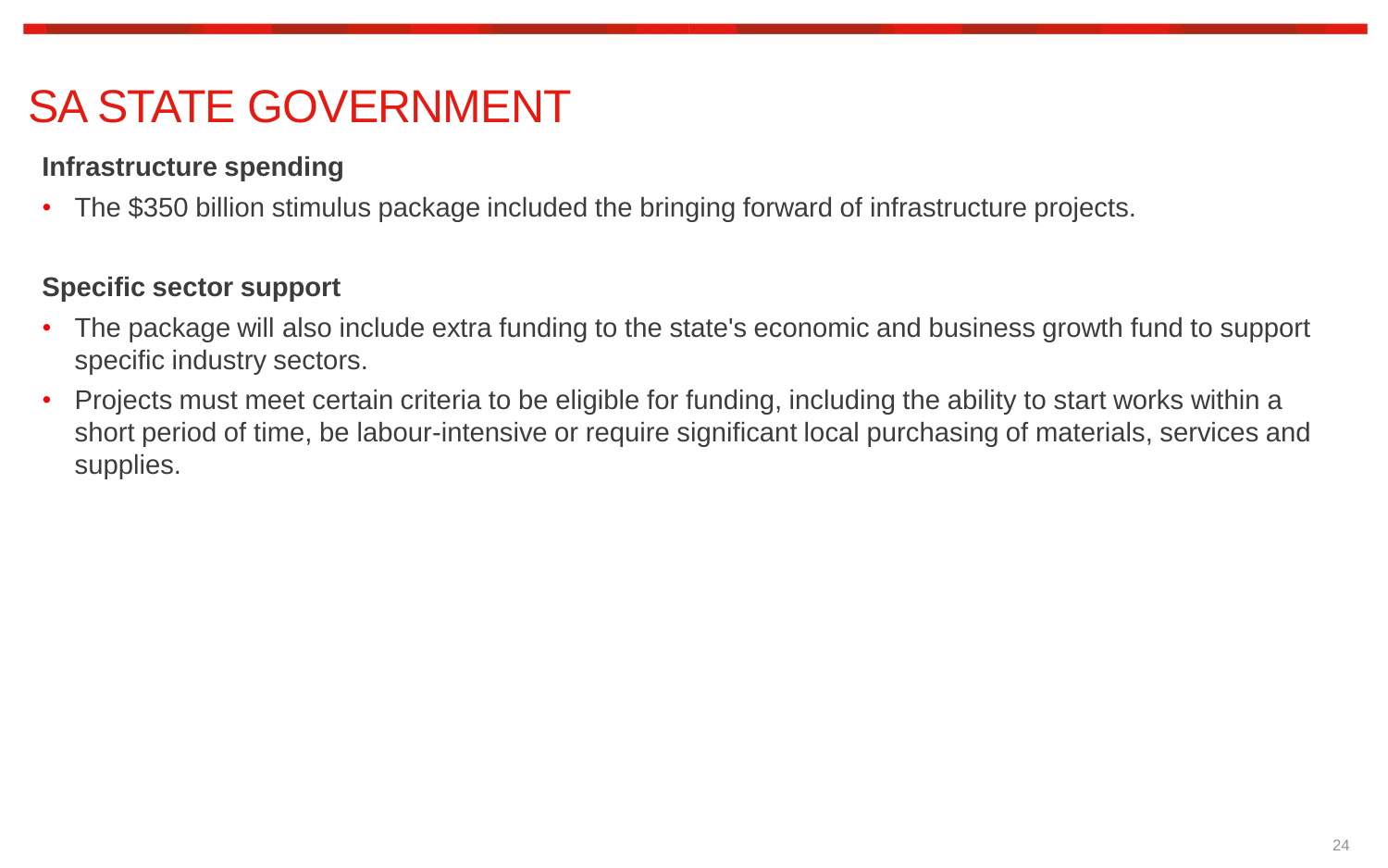# WA STATE GOVERNMENT

### **One-off grant**

• Payroll tax paying businesses with a payroll between \$1 million and \$4 million will receive a one-off grant of \$17,500.

#### **Payroll tax changes**

- \$1 million payroll tax threshold brought forward by six months to 1 July, 2020.
- Small and medium sized businesses affected by the coronavirus can now apply to defer payment of their 2019-20 payroll tax until 21 July, 2020.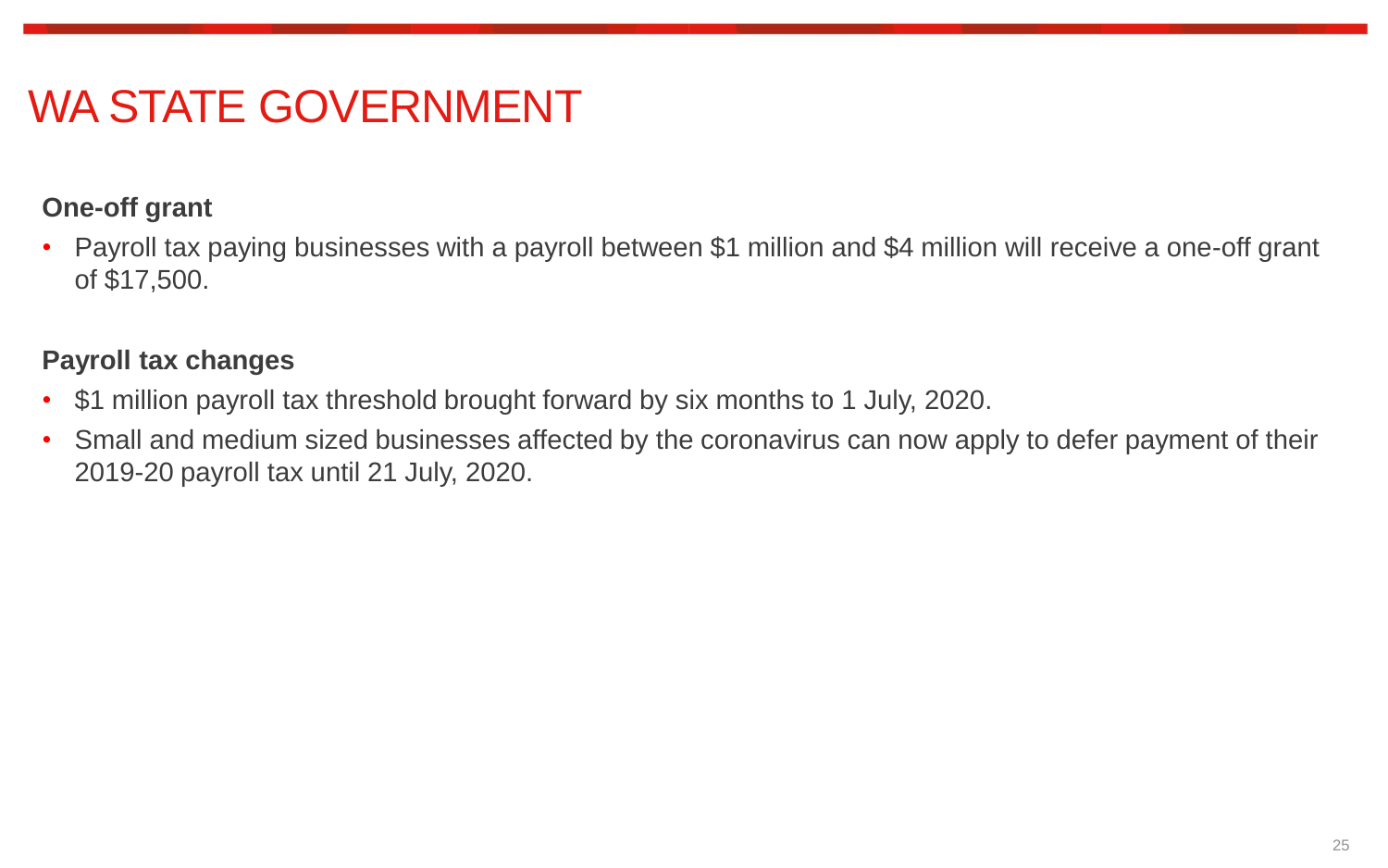# WA STATE GOVERNMENT

### **One-off grant**

• Payroll tax paying businesses with a payroll between \$1 million and \$4 million will receive a one-off grant of \$17,500.

#### **Payroll tax changes**

- \$1 million payroll tax threshold brought forward by six months to 1 July, 2020.
- Small and medium sized businesses affected by the coronavirus can now apply to defer payment of their 2019-20 payroll tax until 21 July, 2020.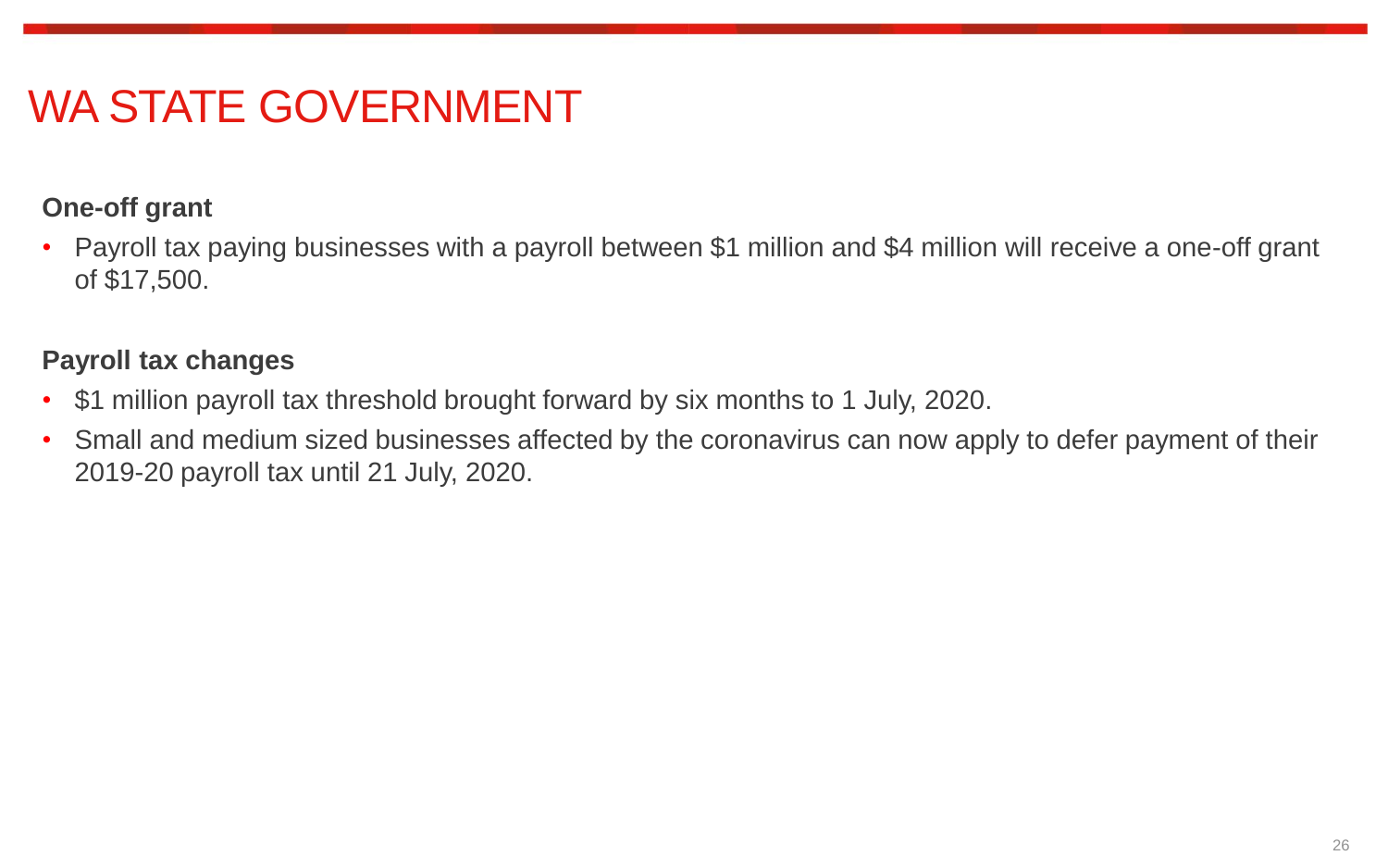# TASMANIAN STATE GOVERNMENT

#### **Interest-free loans**

• There will be \$20 million available in interest-free loans for businesses in the hospitality, tourism, seafood and exports sectors

### **Payroll tax changes**

• Payroll tax will also be waived for the last four months of this financial year for those sectors listed above.

#### **Other measures**

• Include \$50 million in interest-free loans for local governments and the bringing forward of \$50 million in maintenance on public buildings.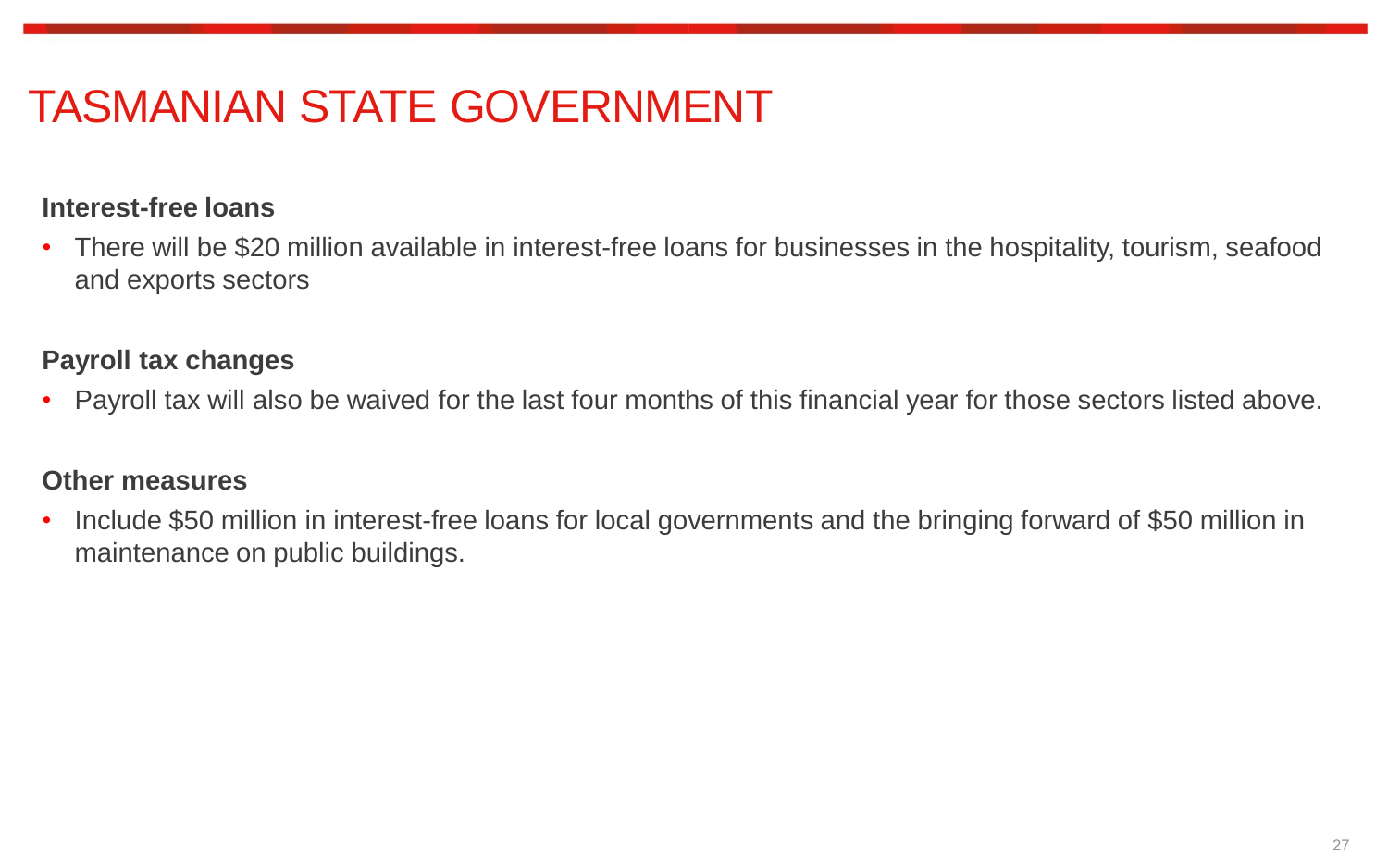# NT GOVERNMENT

#### **Business improvement scheme**

- Launched a Business Improvement Scheme where all eligible businesses will receive \$10,000 and can receive a further \$10,000 if they spend \$10,000 of their own cash on business upgrades.
- This could include new equipment spending and new shop fit outs.

#### **Immediate works grants**

- \$5 million for an 'Immediate Works Grants' package which will provide grants of up to \$50,000 to not-forprofits and community organisations for repairs and renovations.
- The Government also said it would match dollar for dollar any further money put into renovation works from local organisations.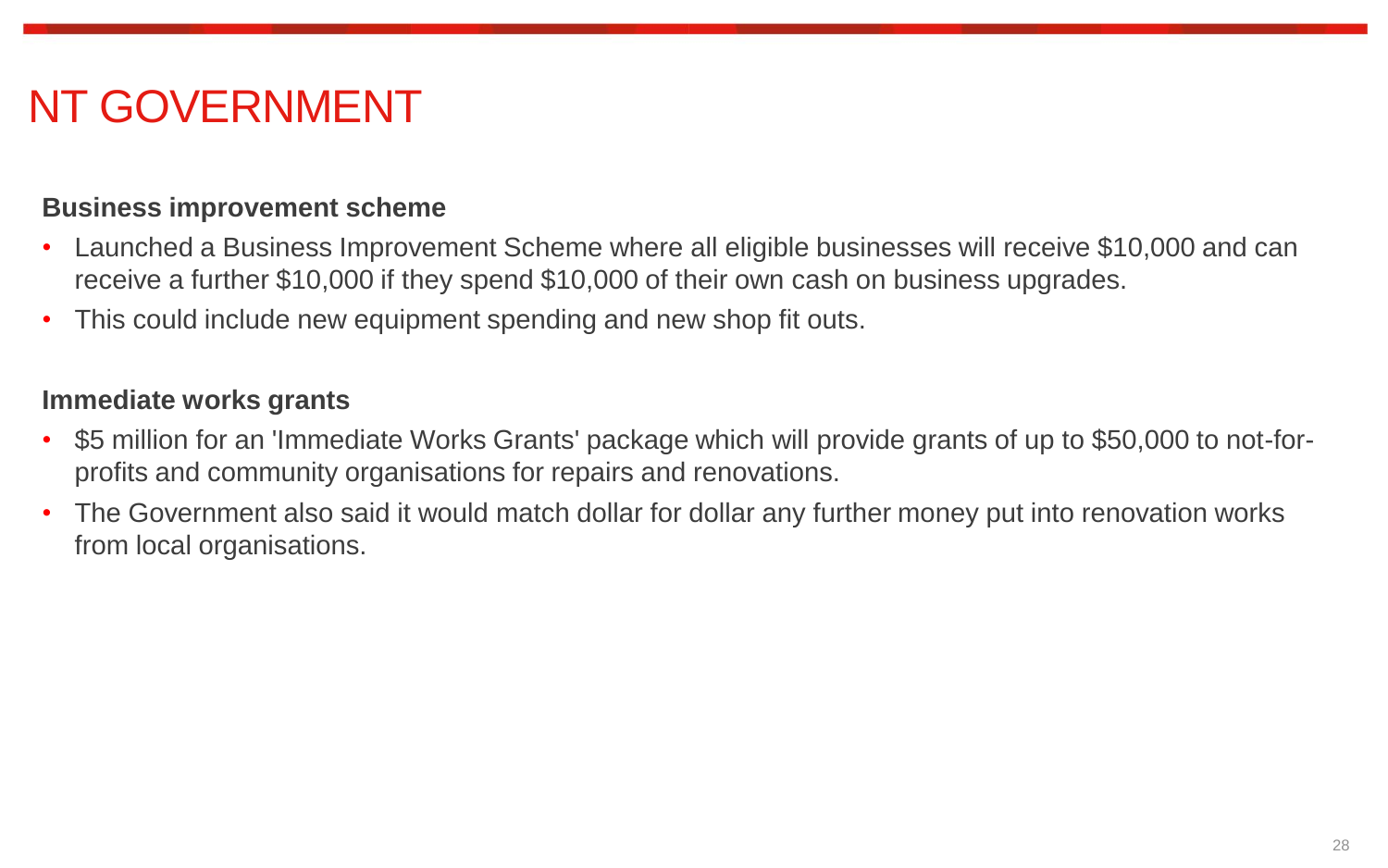# ACT GOVERNMENT

Measures include:

- \$2,622 rebate to commercial rates bill.
- \$750 rebate to small businesses through their next electricity bill.
- Businesses that pay up to \$10 million in wages will be able to defer payroll tax for 12 months.
- Affected industries will receive a one-off six month waiver on payroll tax.
- Food and liquor licence fees waived.
- \$20 million fund for established for contractors to undertake simple works to government infrastructure.
- Funding for clubs to retain casual staff.
- Public sector staff in events or entertainment redeployed to maintenance works.